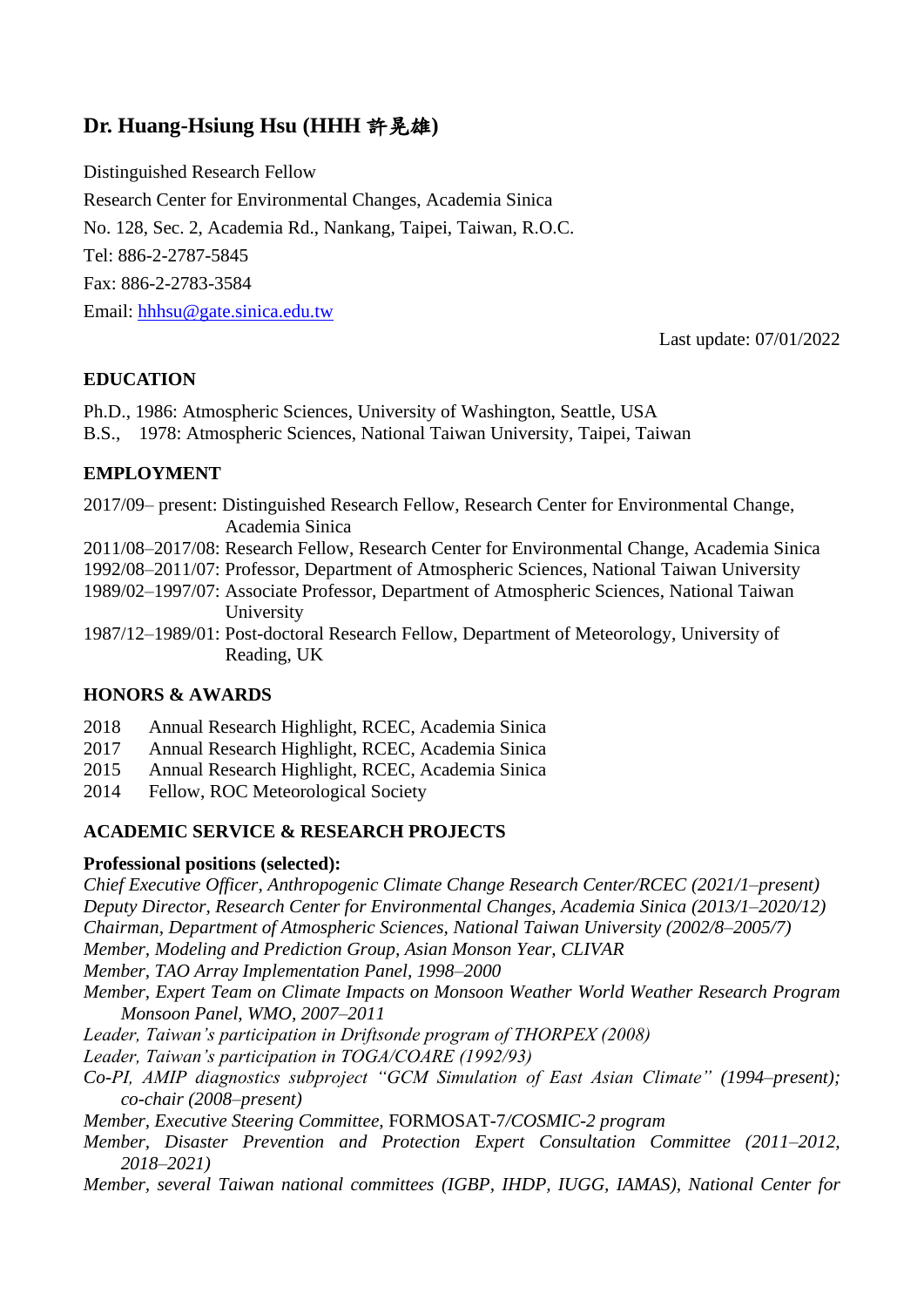*High-performance Computing, National Space Organization*

*Coordinator, Atmospheric Science Program, National Science Council*

- *Member, Advisory Panel for Atmospheric Science Program, National Science Council and Ministry of Science and Technology*
- *Coordinator, "Data Bank for Atmospheric Research" (formerly "Subtropical Meteorological Data Bank"), a service project sponsored by the National Science Council, 1990-2008*
- *PI of two national core projects in climate change: Taiwan Climate Change and Information Platform, and Consortium for Climate Change Study*
- Leader, Development of Taiwan Earth System Model (TaiESM) and Taiwan's participation in *CMIP6*

### **Journal and project proposal reviewer:**

- *Journal: Bulletin of the American Meteorological Society, Monthly Weather Review, Journal of Atmospheric Sciences, Journal of Climate, Geophysical Research Letter, Journal of Geophysical Research (Atmosphere), Quarterly Journal of Royal Meteorological Society, International Journal of Climatology, Journal of Meteorological Society of Japan, SOLA, Theoretical and Applied Climatology, Atmosphere-Ocean, Advances in Atmospheric Sciences, Atmospheric Chemistry and Physics, Atmospheric Science Letter, Terrestrial Ocean and Atmosphere, Atmospheric Sciences (in Chinese)*
- *Project proposal: National Science Council and the Ministry of science and Technology (Taiwan), National Science Foundation (USA), Research Grants Council (Hong Kong), German Federal Ministry of Education and Research, Swiss National Science Foundation*

#### **Editorial board:**

*Editor, Scientific On-line Letters on Atmosphere, the Meteorological Society of Japan, 2012–present Editor, Asia-Pacific Journal of Atmospheric Sciences, Springer, 2012–2015*

*Associate Editor, Monthly Weather review, 2011*

- *Executive Editor, Recent Progress in Atmospheric Sciences-Applications to the Asia-Pacific Region, World Scientific, 2008*
- *Chief Editor: Scientific Report on Typhoon Morakot (2009), Climate Change in Taiwan: Scientific Report 2011, and Climate Change in Taiwan: Scientific Report 2017 (all in Chinese)*

#### **Professional societies and organizations:**

*American Meteorological Society, American Geophysical Union, ROC Meteorological Society, ROC Geophysical Union, Asia Oceania Geosciences Society*

#### **Teaching:**

- *Courses: "Climatology", "Global Atmospheric Circulation", "Atmospheric Wave Dynamics", "Large Scale Dynamical Processes", "Weather and Climate", "Introduction to Global Change", "ENSO", "Introduction to the Earth System Science", "Climate Diagnostics", "Selected Reading of Popular Atmospheric Science Publication" in NTU; "Atmospheric Dynamics" in TIGP, Academia Sinica;*
- *Supervised graduate students: 10 PhD. and 42 MS. Students in NTU; 2 PhD students in Academia Sinica*

#### **Community climate data service:**

In the early 1990s, long-term climate data especially the global analyses could not be easily accessed in Taiwan. HHH assumed the responsibility of managing the Data Bank for Atmospheric Research for collecting and archiving long-term local and global atmospheric and oceanic data and disseminating the data to research community in Taiwan. He committed to the service for about 15 years. He also initiated the data rescue effort in Taiwan to digitize the historical meteorological data on paper dated back to 1895. The effort that was later continued by the Central Weather Bureau have digitized several tens millions of hand-written observation records since then.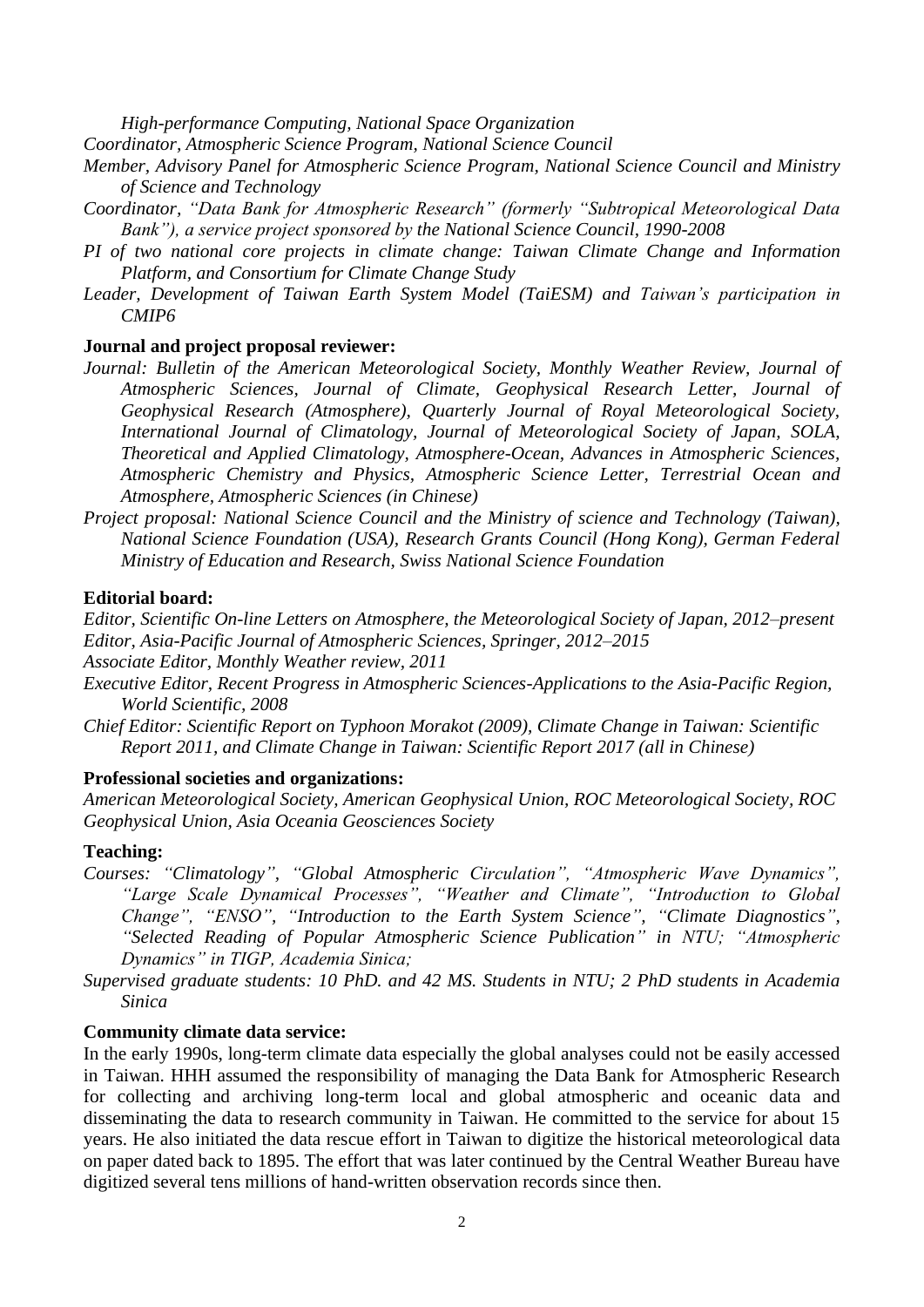#### **National scientific reports:**

HHH was the key person in initiating and organizing three national scientific reports (all in Chinese) sponsored by the National Science Council (later reorganized as the Ministry of Science and Technology) in Taiwan: 1. *Scientific Report of Typhoon Morakot*, and 2. *Climate Changes in Taiwan: Scientific Report 2011 and 2017*. These reports provided important scientific bases for research planning and policy-making in climate change adaptation. He has been the key person in Taiwan to lead the climate change-related research in Taiwan since the late 2000s.

### **International atmospheric and oceanic field campaigns and research projects:**

HHH planned and led Taiwan's participation in the atmospheric and oceanic field campaigns during TOGA/COARE (1992-1993), TOGA/TAO (1992-2000), and the THORPEX/Driftsonde campaign in WCRP/WWRP THORPEX-YOTC (2008). HHH is now the leader of Taiwan's participation in CMIP6. HHH was a co-founder of the international research project 'East Asian Climate' in 1994 and has been a co-leader in organizing international workshops since then.

### **RESEARCH INTERESTS**

Atmosphere-Ocean Teleconnection, Intraseasonal Oscillation, ENSO, Asian Monsoon, Subseasonal Multiscale Interaction, Decadal-Interdecadal Variation, Climate Change

### **RESEARCH HIGHLIGHTS**

- ➢ **Teleconnection:** HHH has been continuing his research on teleconnection since his PhD work and expanded the scope from atmospheric to atmosphere-ocean coupled teleconnection. He identified the clockwise propagation of near-surface teleconnection pattern around the mountain ranges in the Northern Hemisphere and interpreted the phenomena as the topographic Rossby wave. He was the first to conduct the global teleconnectivity study using streamfunction and documented interhemispheric teleconnection, the Rossby-wave like energy propagation in the waveguide along the jet streams, and the interhemispheric propagation of wave activity through the equatorial westerly ducts. In the investigation of the Pacific-Japan pattern, they identified the upstream precursors originating from the Eurasian continent, in addition to the traditional tropical-origin concept that had prevailed since the finding of the pattern, and contributed to the understanding of the pattern as an intrinsic mode. HHH and collaborators identified the enhanced triggering effect of the tropical Atlantic sea surface temperature anomaly on the western North Pacific-northern Indian Ocean (atmosphere-ocean) coupled mode, a dominant pattern affecting the interannual variability of the East Asian summer monsoon. They also identified new teleconnection patterns such as the South Pacific Decadal Oscillation and the Eurasian-Pacific Multidecadal Oscillation.
- ➢ **Madden-Julian Oscillation**: HHH and collaborators have studied the MJO/ISO since the late 1980s. They were the first to suggest the extratropical forcing of the MJO, which has recently been revisited and emphasized 20 years later by several studies in the MJO community. Proper simulation of MJO in climate models has been and continues to be a great challenge for general circulation models. HHH and collaborators made a breakthrough in early 2010s by demonstrating that coupling a high-resolution one-column ocean mixed-layer model (named SIT) to the atmospheric general circulation model (AGCM) ECHAM5 dramatically improves the simulation of the MJO to have realistic strength, period, and propagation speed. The ECHAM5-SIT was identified as one of few top models in MJO simulation in a model intercomparison study conducted by the WCRP‐WWRP YOTC MJO Task Force / GEWEX GASS MJO Global Model Evaluation Project. HHH and collaborators further coupled the same ocean model to several other AGCMs and found the similar improvement. Better resolving the fine structure of upper ocean temperature, especially the warm layer, produces more vigorous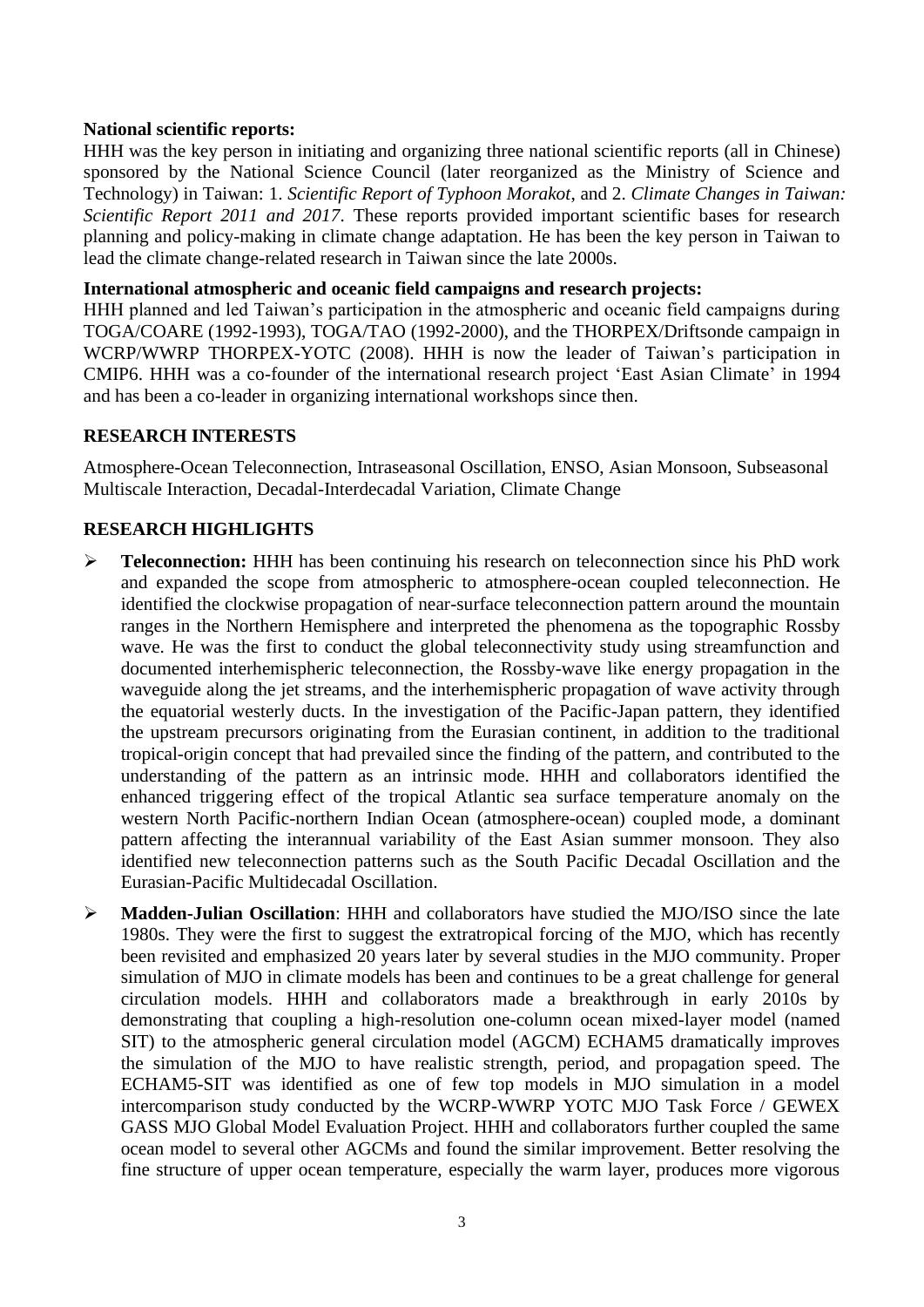atmosphere-ocean interaction and strengthens intraseasonal variations in both SST and atmospheric circulation. HHH was one of the first few researchers to systematically investigate the orographic effect of the Maritime Continent (MC) on the MJO, which is an important mechanism having been largely neglected in the MJO research and recently receiving more attention because of the Year of Maritime Continent field campaign. In addition to empirical diagnostics, HHH and collaborators conducted a series of numerical experiments with realistic topography, without orography, and with oceans only in the MC region and successfully demonstrated the significant local and remote effects of the orography and land–sea contrast in the MC on the MJO. They recently identified the effect of the MJO westerly anomalies on driving eastward currents, which transported riverine eastward to the nutrition-poor seas encircled by the MC and enriched the phytoplankton activity.

- ➢ **Multiscale Interaction in the Western North Pacific**: HHH and collaborators explored the multiscale interaction between tropical cyclone (TC), submonthly perturbation, and intraseasonal oscillation in the western North Pacific (WNP) during the boreal summer. They proposed mechanisms explaining the northwestern propagation of the ISO in the WNP. TCs were found to enhance the amplitude of wave-like perturbation in the WNP, indicating the importance of the two-way interaction in driving the climate variability in the WNP. HHH and collaborators found that the existence of TCs significantly enhanced the monsoon trough and weakened the subtropical high in the WNP, and amplified the intraseasonal–interannual climate variability by 40–60 percent. This finding suggests that TC is a part of climate system and should be considered as an integral component to understand climate variability and climate change. Similarly, a climate model needs to properly resolve TC activity to reliably simulate climate variability and project changes. HHH was invited to write three review articles because of these works.
- ➢ **Weather and climate extremes:** HHH and collaborators conducted a series of studies on record-breaking extreme events and found: 1) similar anomalous weather and climate events (but with milder amplitudes) could be induced by different factors, and 2) similar events with extreme amplitude occurred when several of these factors constructively synchronized. They proposed that the compound effect of various influencing factors caused the weather and climate extremes. Each seemingly random event might be caused by different combination of various factors. This randomness is seemingly the reason for the low predictability of the extremes and why statistical study such as composite or correlation analysis often failed to explain the extremes. An increase in the probability of synchronization would increase the occurrence probability of weather and climate extremes. Whether the global warming trend would provide such an environment favorable for synchronization is an intriguing and pressing issue that needs to be seriously considered. An investigation of this issue is needed for a more reliable projection of extreme weather and climate.
- ➢ **Climate model development:** In view of the lack of climate modeling capability in Taiwan, HHH organized an effort at climate model development in 2011 under the support of the MOST to nurture local talents in climate modeling and develop/implement climate models for the use in Taiwan. Since 2011, a climate modeling team has been established with the ability in modifying the existing climate models and implementing new modules developed locally. This effort has led to the implementation of Taiwan Earth System Model (TaiESM) developed locally and the High-resolution Atmospheric Model (GFDL) developed by the GFDL. Research community in Taiwan is now participating in CMIP6 using both models and contributes to the climate change projection, as well as for the better understanding and improvement in climate modeling. The HiRAM has been used to conduct several tens of long-term high-resolution (25 and 50 km) climate projections that resolve the future changes in tropical cyclone and other high-impact weathers. The simulation results have been provided to Taiwan's research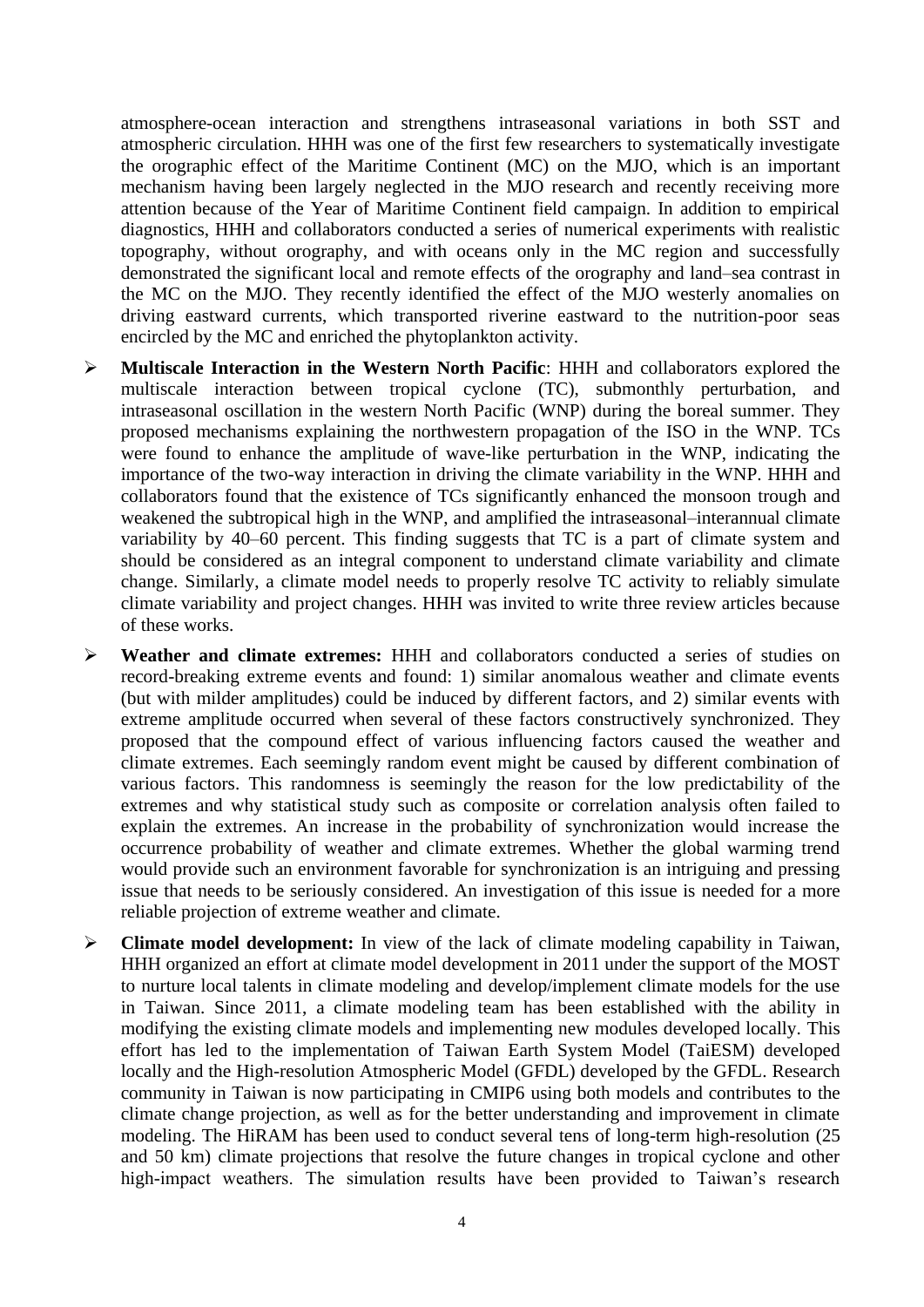community for further dynamic downscaling to project climatic impact on Taiwan's extreme weather/climate and environment under the warming scenarios and provide useful information for policy making in climate change adaptation.

➢ **Climate change projection under RCP emission scenarios:** Using the high-resolution projection data from the HiRAM and MRI-AGCM (including d4PDF data) and also coarser-resolution CMIP5/6 models (including TaiESM) to conduct a series of climate change studies with the focus on East Asian monsoon and climate systems (e.g., front, drought, atmospheric river) that affect Taiwan.

### **PUBLICATIONS** (\*corresponding author, #senior author guiding study and writing)

### **Manuscripts (in preparation/to be submitted):**

- 1. Shiu, C.-J., H.-H. Hsu, W.-L. Tseng, Y.-H. Chen, I-C. Tsai, and J.-P. Chen, 2022: Does Cumulus Parameterization with Convective Microphysics Affect Simulations of the Madden-Julian Oscillation? To be submitted to *Climate Dynamics*.
- 2. Shiu, C.-J. , Y.-H. Chen, J.-P. Chen, I-C. Tsai, W.-T. Chen, and H.-H. Hsu, 2022: Implementation of a two-moment warm-cloud and rain microphysics parameterization for convective clouds in a global climate model: Methodology and simulation results. To be submitted to *J. Geophys. Res.-Atmosphere*.
- 3. Tsai, I.-C., C.-J. Shiu, W.-C. Wang, C.-A. Chen, and H.-H. Hsu, 2022: Causes for biases in cloud diurnal variation in global climate model. To be submitted.
- 4. Hsu, P.-C., <u>H.-H. Hsu</u><sup>\*</sup>, H.-J. Hong, Y.-T. Chen, Y.-L. Chen, and W.-L. Tseng, 2022: 2021 Texas Cold Snap: Manifestation of Natural Variability and Recent Warming Trend. To be submitted to *Weather and Climate Extremes*.

# **Manuscripts (under review):**

- 1. Tsai, I.-C., P.-R. Hsieh, C.-T. Cheng, Y.-S. Tung, L.-Y. Lin, H.-H. Hsu, 2022: Impacts of 2 and 4 °C global warmings on extreme temperatures under different land-use types in Taiwan. Submitted to *Int. J. Climatology*.
- 2. Lan, Y.-Y., H.-H. Hsu<sup>\*</sup>, B.-J. Tsuang, C.-Y. Tu, W.-L. Tseng, L.-C. Jiang, 2021: Embedding a one-column ocean model in CAM5 for improving the simulation of boreal winter Madden–Julian oscillation. Submitted to *Geosci. Model Dev. Discussions,*  https://doi.org/10.5194/gmd-2021-346.

# **Peer-reviewed papers:**

- 1. Ko, K.-C., H.-H. Hsu<sup>#</sup>, J.-H. Liu, 2022: Impact of global warming on Summertime Submonthly Wave Patterns and Tropical Cyclone Activity in the Western North Pacific. Accepted by *Clim. Dyn.*
- 2. Chen, C.-A., and H.-H. Hsu<sup>#</sup>, 2022: Future Change in Extreme Precipitation in East Asian Spring and Mei-yu Seasons in Two High-Resolution AGCMs. *Weather and Climate Extremes*, [https://doi.org/10.1016/j.wace.2022.100408.](https://doi.org/10.1016/j.wace.2022.100408)
- 3. Martin, M., O. Sendra, A. Bastos, N. Bauer, C. Bertram, T. Blenckner,..., H.-H. Hsu,... J. Woodcock, 2021: Ten new insights in climate science 2021 – a horizon scan. *Global Sustainability,* 1-39, doi:10.1017/sus.2021.25.
- 4. Wang, Y.-C., W.-L. Tseng, and H.-H. Hsu, 2021: Role of convection–circulation coupling in the propagation mechanism of the Madden–Julian Oscillation over the Maritime Continent in a climate model. *Clim. Dyn*. 1-16, https://doi.org/10.1007/s00382-021-06013-2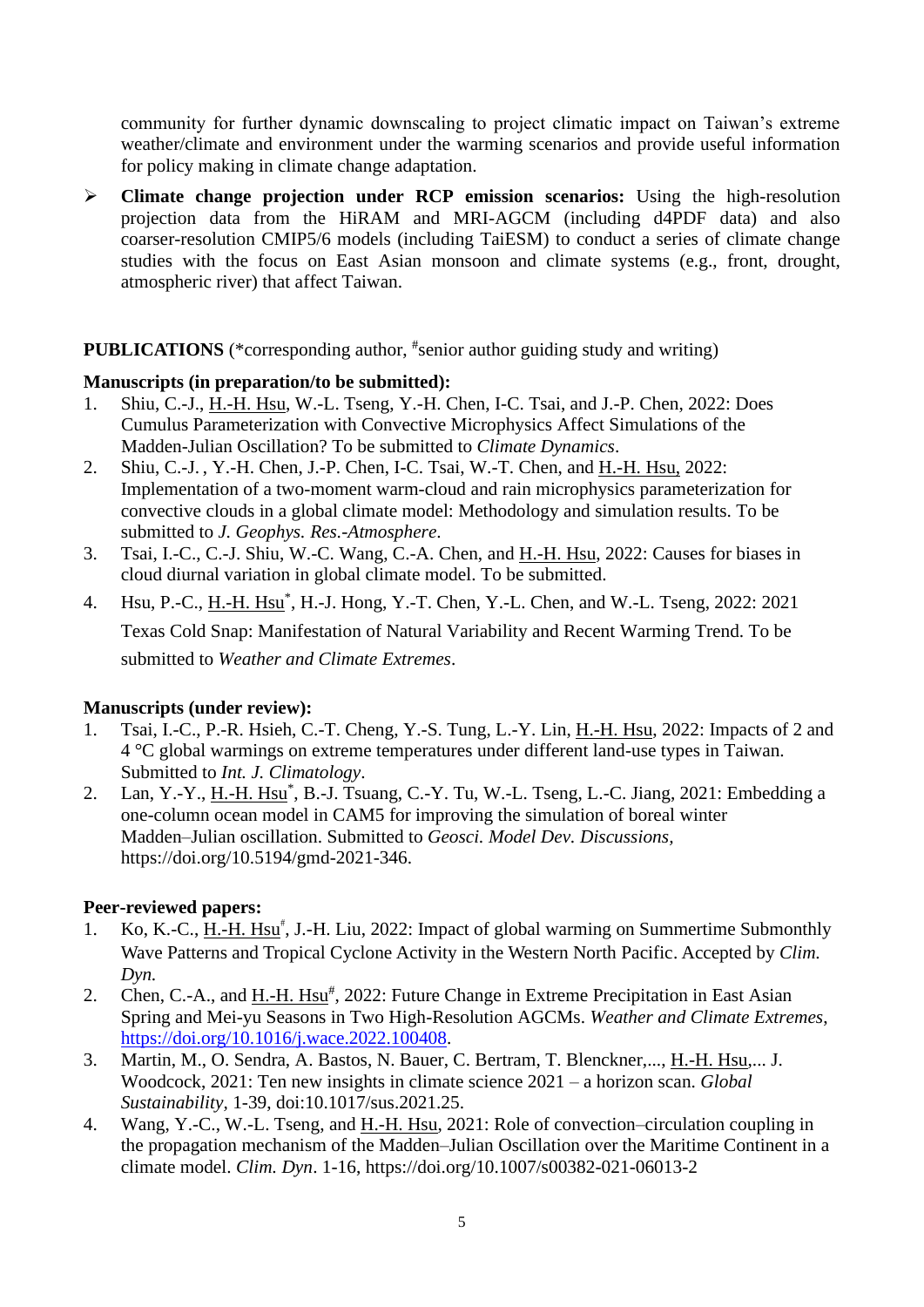- 5. Wang, Y. C., H.-H. Hsu<sup>\*</sup>, W.-L. Tseng, C.-A. Chen, C.-H. Wu, P.-C. Hsu, Y.-L. Chen, C.-W. Lin, L.-C. Jiang, Y.-C. Lee, H.-C. Liang, and W.-M. Chang, 2021: Performance of the Taiwan Earth System Model in Simulating Climate Variability Compared With Observations and CMIP6 Model Simulations. *[Journal of Advances in Modeling Earth Systems](https://www.google.com/url?sa=t&rct=j&q=&esrc=s&source=web&cd=&cad=rja&uact=8&ved=2ahUKEwiuiMmmmIHuAhWFGaYKHTIiAVcQFjAAegQIARAD&url=https%3A%2F%2Fagupubs.onlinelibrary.wiley.com%2Fjournal%2F19422466&usg=AOvVaw3arteFL64Gg2ylJcpHMiD6)*, **13**,7, 1-28, <https://doi.org/10.1029/2020MS002353>
- 6. Arakane, S., and H.-H. Hsu<sup>#</sup>, 2021: Tropical Cyclone Footprints in Long-Term Mean State and Multiscale Climate Variability in the Western North Pacific as Seen in the JRA-55 Reanalysis. J. Climate, 34,18, 7443-7460, https://doi.org/10.1175/JCLI-D-20-0887.1.
- 7. Hong, C.-C., W.-L. Tseng, H.-H. Hsu<sup>\*</sup>, M.-Y. Lee, and C.-C. Chang, 2021: Relative Contribution of Trend and Interannually Varying SST Anomalies to the 2018 Heat Waves in the Extratropical Northern Hemisphere, *J. Climate*, **34**,15, 6319–6333, http://dx.doi.org/10.1175/jcli-d-20-0556.1.
- 8. Henny, L., C. D. Thorncroft, H.-H. Hsu, L. F. Bosart, 2021: Extreme Rainfall in Taiwan: Seasonal Statistics and Trends. *J. Climate*, **34**,12, 4711-4731, DOI: [https://doi.org/10.1175/JCLI-D-20-0999.1.](https://doi.org/10.1175/JCLI-D-20-0999.1)
- 9. Hsu, P.-C., K.-C. Chen, C.-H. Tsou, C.-C. Hong, H.-C. Liang, H.-H. Hsu, C.-Y. Tu, and A. Kitoh, 2021: Future Changes in the Frequency and Destructiveness of Landfalling Tropical Cyclones Over East Asia Projected by High-Resolution AGCMs. *Earth's Future*, **9**, 3, 1-20, [https://doi.org/10.1029/2020EF001888.](https://doi.org/10.1029/2020EF001888)
- 10. Darmawan, Y., H.-H. Hsu<sup>#</sup>, and J.-Y. Yu, 2021: Characteristics of Large-Scale Circulation Affecting the Inter-Annual Precipitation Variability in Northern Sumatra Island during Boreal Summer. *Atmosphere*, **12***,*2, 136; [https://doi.org/10.3390/atmos12020136.](https://doi.org/10.3390/atmos12020136)
- 11. Wang, C.-C., H.-H. Hsu<sup>#</sup>, and Y.-T. Chen, 2021: Observed and projected frontal activities in East Asia. *J. Climate,* **34,** 8, 3067-3085. [https://doi.org/10.1175/JCLI-D-19-0959.1.](https://doi.org/10.1175/JCLI-D-19-0959.1)
- 12. Chen, C.-A., and H.-H. Hsu<sup>#</sup>, 2021: Evaluation and comparison of CMIP6 and CMIP5 model performance in simulating the seasonal extreme precipitation in the Western North Pacific and East Asia. Weather and *Climate Extremes,***31***,* [https://doi.org/10.1016/j.wace.2021.100303.](https://doi.org/10.1016/j.wace.2021.100303)
- 13. Shiu, C.-J., Y.-C. Wang, H.-H. Hsu, W.-T. Chen, H.-L. Pan, R. Sun, Y.-H. Chen, and C.-A. Chen, 2021: GTS v1.0 : a macrophysics scheme for climate models based on a probability density function. *Geosci. Model Dev.*, **14**, 177-204, [https://doi.org/10.5194/gmd-14-177-2021.](https://doi.org/10.5194/gmd-14-177-2021)
- 14. Chen, G., W.-C. Wang, C.-T. Cheng, and H.-H. Hsu, 2021: Extreme Snow Events along the Coast of the Northeast United States: Potential Changes due to Global Warming. *J. Climate*, 34, 6, 2337-2353, http://dx.doi.org/10.1175/jcli-d-20-0197.1.
- 15. Hong , C.-C., C.-H. Tsou, P.-C. Hsu, K.-C. Chen, H.-H. Hsu, C.-Y. Tu, S.-J. Lin, and A. Kitoh, 2021: Future Changes in Tropical Cyclone Intensity and Frequency over the Western North Pacific Based on 20-km HiRAM and MRI Models. *J. Climate*, **34**, 6, 2235-2251, [http://dx.doi.org/10.1175/jcli-d-20-0417.1.](http://dx.doi.org/10.1175/jcli-d-20-0417.1)
- 16. Tseng, W.-L., C.-C. Hong, M.-Y. Le, H.-H. Hsu<sup>\*</sup>, and C.-C. Chang, 2020: Compound Effect of Local and Remote Sea Surface Temperatures on the Unusual 2018 Western North Pacific Summer Monsoon. *J. Meteor. Soc. Japan*, **98**, 6, 1369-1385, http://dx.doi.org/10.2151/jmsj.2020-071.
- 17. Teng, H.-F., J. Done, C.-S. Lee, H.-H. Hsu, and Y.-H. Kuo, 2020: Large-Scale Environmental Influences on Tropical Cyclone Formation Processes and Development Time. *J. Climate, 33,*22, 9763-9782, [https://doi.org/10.1175/JCLI-D-19-0709.1.](https://doi.org/10.1175/JCLI-D-19-0709.1)
- 18. Lin, Y.-L., W. Agyakwah, Justin G. Riley, H.-H. Hsu, and L.-C. Jiang, 2020: Orographic Effects on the Propagation and Rainfall Modification Associated with the 2007-08 Madden-Julian Oscillation (MJO) Past the New Guinea Highlands. *Meteorol Atmos Phys,*  doi*:*<https://doi.org/10.1007/s00703-020-00753-2>
- **19.** Lee, W.-L., Y.-C. Wang, C.-J. Shiu, I-chun Tsai, C.-Y. Tu, Y.-Y. Lan, J.-P. Chen, H.-L. Pan, and H.-H. Hsu, 2020: Taiwan Earth System Model: Description and Evaluation of Mean State.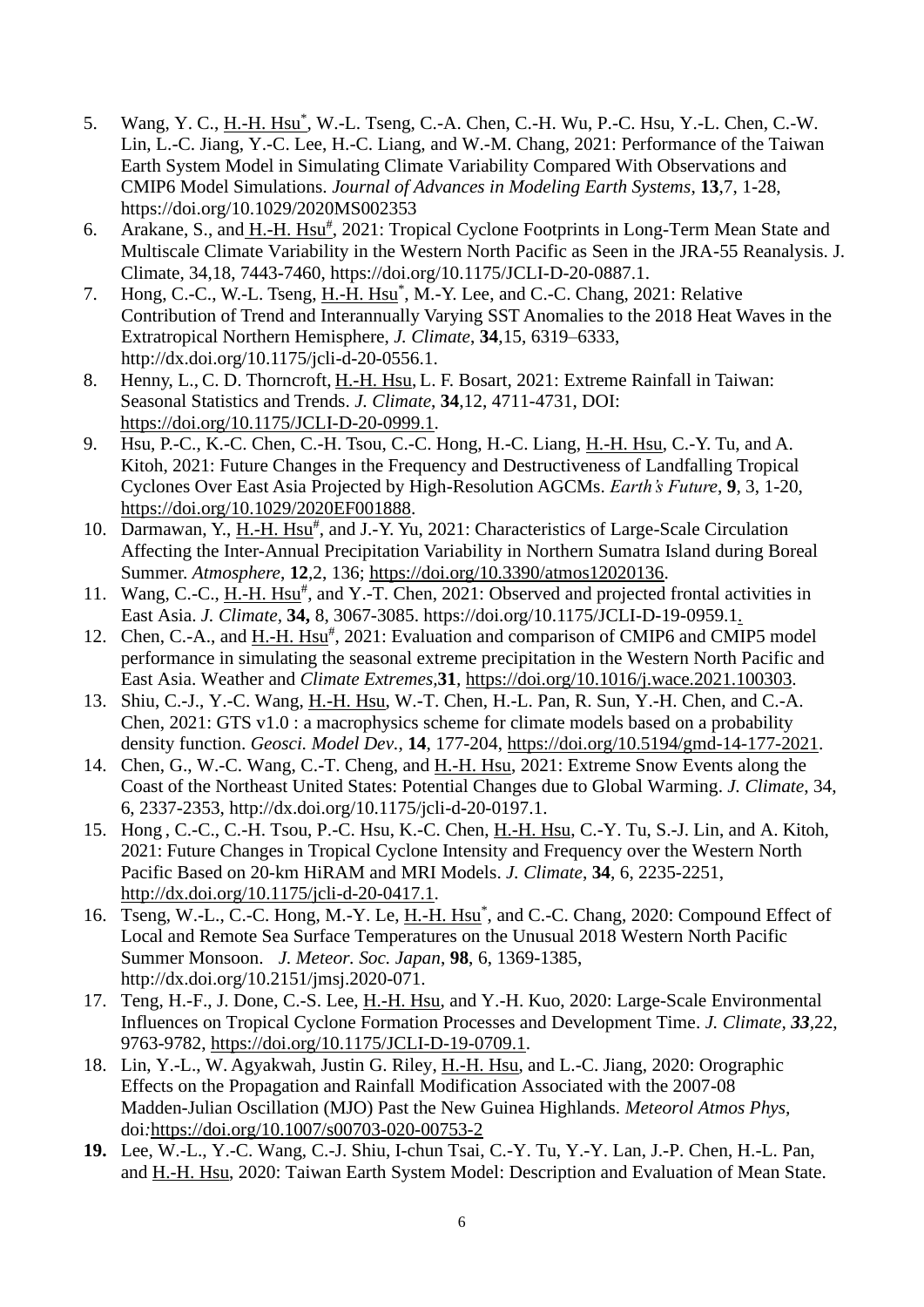*Geoscientific Model Development*, **13**, 9, 3887-3904, https://doi.org/10.5194/gmd-13-3887-2020.

- 20. Li, J.-L. F., W.-L. Lee, K.-M. Xu, J. H. Jiang, E. Fetzer, C.-A. Chen, Y.-H. Wang, J.-Y. Yu, P.-C. Hsu, H.-H. Hsu, 2020: The Role of Falling Ice Radiative effects on Climate Projections over Arctic under Global Warming**.** *Terr. Atmos. Ocean. Sci.*, **31**, 6, 633-648, DOI: [10.3319/TAO.2020.04.29.01](https://doi.org/10.3319/TAO.2020.04.29.01)
- 21. Ko, K.-C., H.-H. Hsu, and J.-H. Liu, 2020: Interdecadal changes of the ISO and the associated TC/submonthly Wave Pattern in the Western North Pacific. *Terr. Atmos. Ocean. Sci.*, **31**, 3, 295-311, http://dx.doi.org/10.3319/tao.2019.08.20.01.
- 22. Hsu, H.-H.<sup>\*</sup>, and Y.-T. Chen, 2020: Simulation and Projection of Circulations Associated with Atmospheric Rivers along the North American Northeast Coast. *J. Climate*, **33**, 13, 5673–5695, http://dx.doi.org/10.1175/jcli-d-19-0104.1.
- 23. Arakane, S., and H.-H. Hsu<sup>#</sup>, 2020: A Tropical Cyclone Removal Technique Based on Potential Vorticity Inversion to Better Quantify TC contribution to the background Circulation. *Climate Dynamics*, **54**, 5-6, 3201-3226, http://dx.doi.org/10.1007/s00382-020-05165-x.
- 24. Huang, W.-R., P.-H. Huang, Y.-H. Chang, C.-T. Cheng, H.-H. Hsu, C.-Y. Tu, and A. Kitoh, 2019: Dynamical Downscaling Simulation and Future Projection of Extreme Precipitation Activities in Taiwan during the Mei-Yu Seasons. *J. Meteor. Soc. Japan*, 97, 481–499, doi:10.2151/jmsj.2019-028.
- 25. Tseng, W.-L., S.-Y. S. Wang, H.-H. Hsu, and J. D. D. Meyer, 2019: Intensification of the decadal activity in Equatorial Rossby Waves and linkage to changing tropical circulation. *Terr. Atmos. Ocean. Sci.*, **30**, 1-11, doi:10.3319/TAO.2019.01.18.02.
- 26. Lee, W.-L., K.-N. Liao, Y. Gu, C.-C. Wang, H.-H. Hsu, and J.-L. Li, 2019: Impact of 3-D Radiation-Topography Interactions on Surface Temperature and Energy Budget over the Tibetan Plateau in Winter. *J. Geophys. Res. Atmos*., **124**, 1537–1549. https://doi.org/10.1029/2018JD029592.
- 27. Chang, C. J., H.-H. Hsu\*, W. Cheah, W.-L. Tseng, and L.-C. Jiang, 2019: Madden-Julian Oscillation Enhances Phytoplankton Biomass in the Maritime Continent. *Sci. Rep.*, **9**, 5421, doi:10.1038/s41598-019-41889-5.
- 28. Teng, H.-F., C.-S. Lee, H.-H. Hsu, J. Done, and G. Holland, 2019: Environmental Conditions Associated with Tropical Cloud Cluster Formation. *J. Climate*, 32, 4069–4088. https://doi.org/10.1175/JCLI-D-18-0679.1.
- 29. Wang, Y.-C., and H.-H. Hsu, 2019: Improving Diurnal Rainfall Phase Over the Southern Great Plains in Warm Seasons by Using a Convective Triggering Design. *Int J Climatol.* 2019; 1–10. [https://doi.org/10.1002/joc.6117.](https://doi.org/10.1002/joc.6117)
- 30. Bui, H. X., J.-Y. Yu, H.-W. Liu, C.-Y. Tu, P.-G. Chiu, and H.-H. Hsu, 2019: Convective structure changes over the equatorial Pacific with highly increased precipitation under global warming simulated in the HiRAM. *SOLA*, **15**, 119−124, doi:10.2151/sola.2019-022.
- 31. Chen, C.-A., H.-H. Hsu\*, C.-C. Hong, P.-G. Chiu, C.-Y. Tu and S.-J. Lin, 2019: Projecting the Seasonal Precipitation Change in the Western North Pacific and East Asia under Global Warming. *Climate Dynamics,* 53, 5583–5605, doi.org/10.1007/s00382-019-04883-1*.*
- 32. Arakane, S., and H.-H. Hsu<sup>\*</sup>, 2019: Remote Triggering Effect of a Tropical Cyclone in the Bay of Bengal on a Heavy Rainfall Event in Subtropical East Asia. *npj Climate and Atmospheric Science*, **2,** 25, doi:10.1038/s41612-019-0082-8.
- 33. Chen, G., W.-C. Wang, L. Tao, H.-H. Hsu, C.-Y. Tu, and C.-T. Cheng, 2019: Extreme snow events along the coast of the northeast United States: Analysis of observations and HiRAM simulations. *J. Climate*, 32, 7561–7574, DOI: 10.1175/JCLI-D-18-0874.1.
- 34. Tan, L., C.-C. Shen, L. Löwemark, S. Chawchai, R. L. Edwards, Y. Cai, S. Breitenbach, H. Cheng, Y.-C. Chou, H. Duerrast, J. W. Partin, W. Cai, A. Chabangborn, Y. Gao, O. Kwiecien,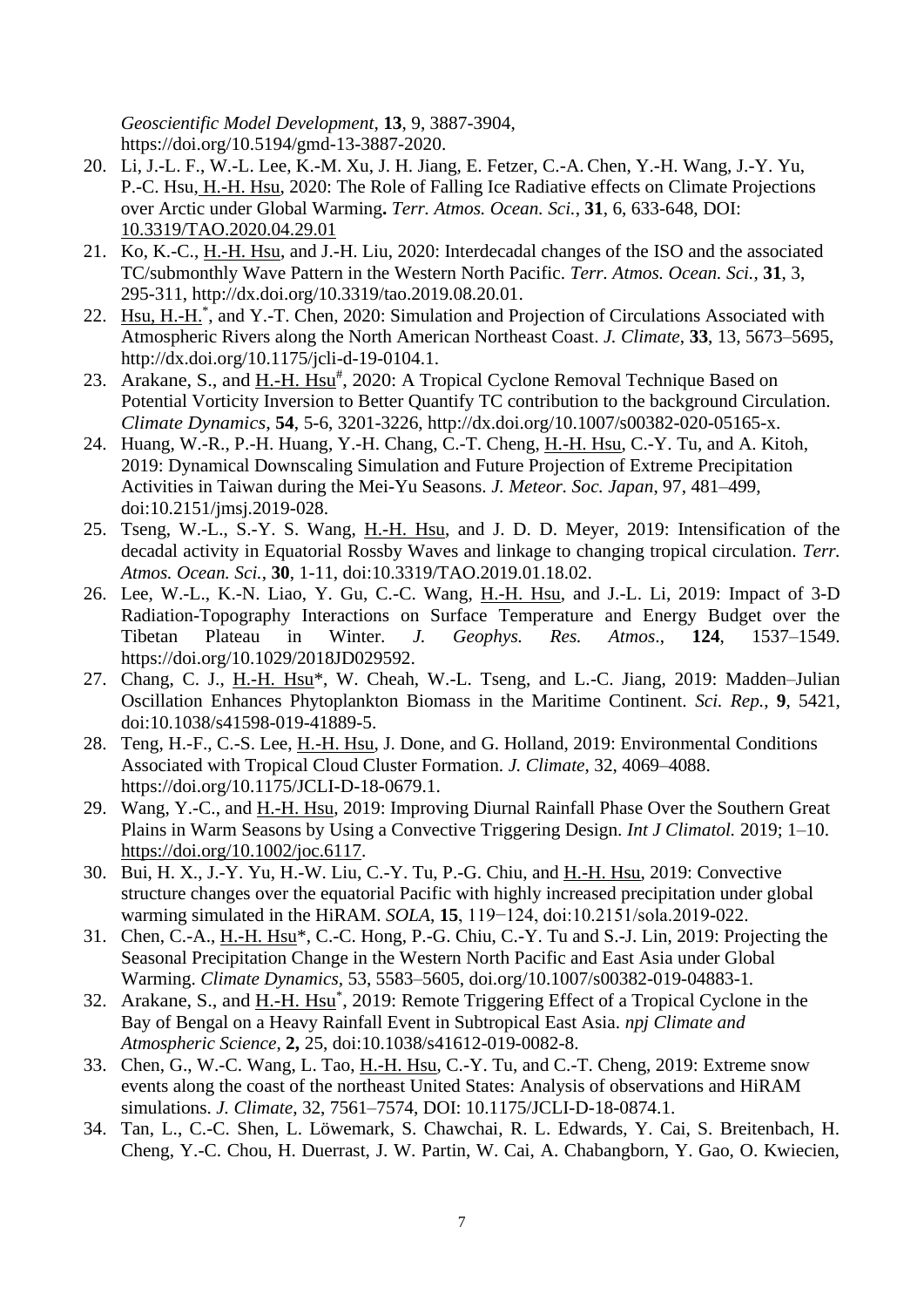C.-C. Wu, Z. Shi, H.-H. Hsu, and B. Wohlfarth, 2019: Rainfall variations in central Indo-Pacific over the past 2700 yr**.** *PNAS*, https://doi.org/10.1073/pnas.1903167116.

- 35. Hong, C.-C., M.-Y. Lee, H.-H. Hsu\*, and W.-L. Tseng, 2018: Distinct Influences of the ENSO-Like and PMM-Like SST Anomalies on the Mean TC Genesis Location in the Western North Pacific: The 2015 Summer as an Extreme Example. *J. Climate*, **31**, 8, 3049-3059, doi:10.1175/JCLI-D-17-0504.1.
- 36. Wang, C.-C., H.-H. Hsu<sup>#</sup>, Y.-L. Chen, J.-K. Yang, and M.-P. Hung, 2018: The influence of single model ensemble on the simulated extratropical interannual variability. *Terr. Atmos. Ocean,* **29**, 6, 1-16, doi: 10.3319/TAO.2018.07.18.01.
- 37. Chen, C.-A., J.-L. F. Li, M. Richardson, W.-L. Lee, E. Fetzer, G. Stephens, H.-H. Hsu, Y.-H. Wang, J.-Y. Yu, 2018: Falling Snow Radiative Effects Enhance the Global Warming Response of the Tropical Pacific Atmosphere. *Journal of Geophysical Research - Atmosphere*, **123**, 18, 10109-10124, doi:10.1029/2018JD028655.
- 38. Hong, C.-C., C.-H. Tsou, M.-Y. Lee, C.-C. Chang, H.-H. Hsu, K.-C. Chen, 2018: Effect of ISO-SSE Interaction on Accelerating the TS to Severe TS Development in the WNP Since the Late 1990s. *Geophys. Res. Lett*., **45**, 21, 12008–12014, doi:10.1029/2018GL079548.
- 39. Freychet, N., H.-H. Hsu, A. Duchez, and C.-Y. Tu, 2017: Projection in snowfall characteristics over the European Alps and its sensitivity to the SST changes: Results from a 50km resolution AGCM. *Atmos Sci Lett.*, **18**, 6, 261-267, doi: 10.1002/asl.751.
- 40. Chow, C. H., Y.-H. Tseng, H.-H. Hsu, C.-C. Young, 2017: The interannual variability of the Subtropical Countercurrent's eddies in the North Pacific associated with the Western-Pacific teleconnection pattern. *Cont. Shelf Res.*, **143**, 175-184, doi:10.1016/j.csr.2016.08.006.
- 41. Wu, C.-H., F. Nicolas , C.-A. Chen , and H.-H. Hsu, 2017: East Asian presummer precipitation in the CMIP5 at high versus low horizontal resolution. *Int. J. Climato*., **37**, 11, 4158-5170, doi: 10.1002/joc.5055.
- 42. Ko, C.-Y., C.-C. Lai, H.-H. Hsu, F.-K. Shiah, 2017: Decadal phytoplankton dynamics in response to episodic climatic disturbances in a subtropical deep freshwater ecosystem. *Water Resource*, **109**, 102-113, doi:10.1016/j.watres.2016.11.011.
- 43. Weng, C.-H., and H.-H. Hsu\*, 2017: Intraseasonal oscillation enhancing C5 typhoon occurrence over the tropical western North Pacific. *Geophys. Res. Lett.*, **44**, 7, 3339–3345, doi:10.1002/2017GL072743.
- 44. Hong, C.-C., H.-H. Hsu\*, W.-L. Tseng, M.-Y. Lee, C.-H. Chow & L.-C. Jiang, 2017: Extratropical Forcing Triggered the 2015 Madden–Julian Oscillation–El Niño Event. *Scientific Reports*, 7:46692, doi:10.1038/srep46692.
- 45. Wang, L.-C., F.-F. Jin, C.-R. Wu, and H.-H. Hsu, 2017: Dynamics of Upwelling Annual Cycle in the Equatorial Atlantic Ocean. *Geophys. Res. Lett.*, **44,** 8, 3737-3743, doi: 10.1002/2017GL072588.
- 46. Tseng, W.-L., H.-H. Hsu\*, N. Keenlyside, C.-W. J. Chang, B.-J. Tsuang, C.-Y. Tu, and L.-C. Jiang, 2017: Effects of Orography and Land–Sea Contrast on the Madden–Julian Oscillation in the Maritime Continent: A Numerical Study Using ECHAM-SIT. *J. Climate*, **30**, 9725-9741, doi: 10.1175/JCLI-D-17-0051.1.
- 47. Wang, S.-Y., J. Yoon, R. R. Gilles, H.-H. Hsu, 2017: The California drought: Trends and impacts. In Geophysical Monograph 226, "*Climate Extreme Patterns and Mechanisms*", American Geophysical Union and John Wiley & Sons, Inc., 223-256.
- 48. Wu, C.-H., S.-Y. Simon Wang, and H.-H. Hsu, 2017: Large-Scale Control of the Arabian Sea Monsoon Inversion in August. *Climate Dynamics*, **51**, 2581-2592, doi:10.1007/s00382-017-40.
- 49. Lin, C.-Y., C.-J. Su, H. Kusaka, Y. Akimoto, Y. F. Sheng, J.-C. Huang, and H.-H. Hsu, 2016: Impact of an improved WRF-urban canopy model on diurnal air temperature simulation over northern Taiwan. *Atmos. Chem. Phys.*, **16**, 3, 1809-1822, doi:10.5194/acp-16-1809-2016.
- 50. Gao, Yingxia, P.-C. Hsu, and H.-H. Hsu, 2016: Assessments of Surface Latent Heat Flux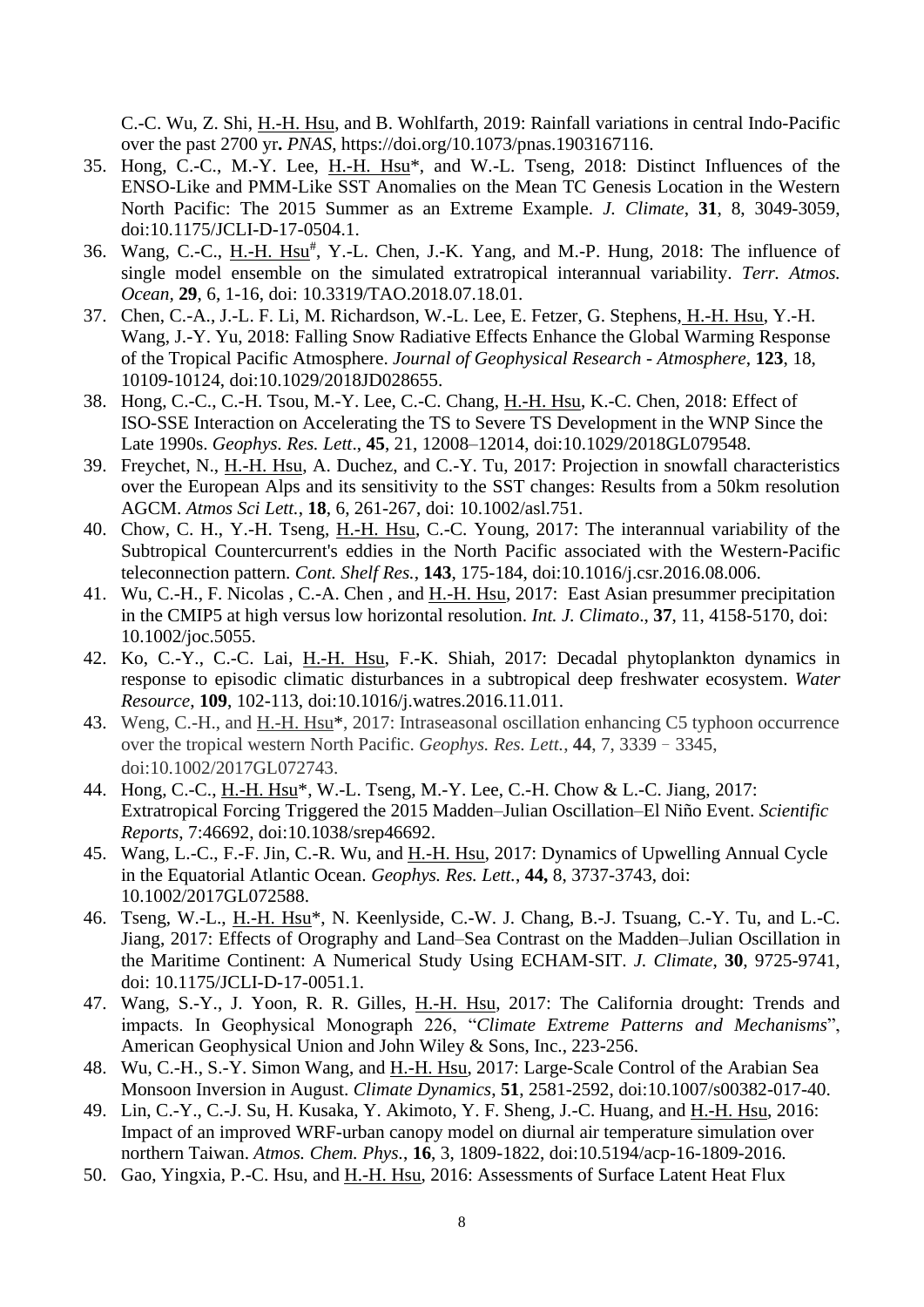Associated with the Madden-Julian Oscillation in Reanalyses. *Clim. Dyn.*, **47**, 1755–1774, doi:10.1007/s00382-015-2931-4.

- 51. Wu, C.-H., and  $H.H. Hsu^{\#}$ , 2016: Role of the Indochina Peninsula Narrow Mountains in Modulating the East Asian-Western North Pacific Summer Monsoon. *J. Climate.*, 4445-4459, [doi:10.1175/JCLI-D-15-0594.1.](http://dx.doi.org/10.1175/JCLI-D-15-0594.1) (Published Online)
- 52. Chang, C.-W. June, S. Wang, and H.-H. Hsu, 2016: Long-term effect of tropical cyclone cold wakes on the northwestern Pacific SST trends. *Atmos. Sci. Let.,* **17**, 251-257, doi: 10.1002/asl.65.
- 53. Chang, T.-C., H.-H. Hsu<sup>\*</sup>, and C.-C. Hong, 2016: Enhanced Influences of Tropical Atlantic SST on WNP-NIO Atmosphere–Ocean Coupling since the Early 1980s. *J. Climate*, **29**, 6509-6525, doi: 10.1175/JCLI-D-15-0807.1.
- 54. Wu, C.-H., S.-Y. Lee, J. C. H. Chiang, and H.-H. Hsu, 2016: The influence of obliquity in the early Holocene Asian summer monsoon. *Geophys. Res. Lett.*, **43**, 9, 4524–4530, doi:10.1002/2016GL068481.
- 55. Freychet, N., H.-H. Hsu, and C.-H. Wu, and 2016: Extreme Precipitation Events over East Asia: Evaluating the CMIP5 Model. *Atmospheric Hazards,* doi: 10.5772/62996.
- 56. Freychet, N., A. Duchez, C.-H. Wu, C.-A. Chen, H.-H. Hsu, J. Hirschi, A. Forryan, B. Sinha, A. L. New and T. Graham, M. B. Andrews, C.-Y. Tu, and S.-J. Lin, 2016: Variability of hydrological extreme events in East Asia and their dynamical control: a comparison between observations and two high-resolution global climate models. *Clim. Dyn.*, doi:10.1007/s00382-016-3108-5.
- 57. Huang, W.-R., Y.-H. Chang, H.-H. Hsu, C.-T. Cheng, and C.-Y. Tu, 2016: Dynamical downscaling simulation and future projection of summer rainfall in Taiwan: Contributions from different types of rain events, J. Geophys. Res. Atmos., 121, 13,973–13,988, doi:10.1002/2016JD025643.
- 58. Huang, W.-R., Y.-H. Chang, C.-T. Cheng, H.-H. Hsu, C.-Y. Tu, and A. Kitoh, 2016: Summer Convective Afternoon Rainfall Simulation and Projection using WRF Driven by Global Climate Model. Part I: over Taiwan. *Terr. Atmos. Ocn.*, **27**, 5, doi: 10.3319/TAO.2016.05.02.01.
- 59. Huang, W.-R., Y.-H. Chang, H.-H. Hsu, C.-T. Cheng, and C.-Y. Tu, 2016: Summer Convective Afternoon Rainfall Simulation and Projection using WRF Driven by Global Climate Model. Part II: over South China and Luzon. *Terr. Atmos. Ocn.*, **27**, 5, doi: 10.3319/TAO.2016.05.02.02.
- 60. Kao, P.-K., C.-w. Hung, and H.-H. Hsu, 2016: Decadal variation of the East Asian Winter Monsoon and Pacific Decadal Oscillation. *Terr. Atmos. Ocn.*, **27**, 5, 617-624, doi: 10.3319/TAO.2016.05.29.01.
- 61. Hong, C.-C., M.-Y. Lee, and H.-H. Hsu\*, 2016: Causes of unusual absence of tropical cyclones in the western North Pacific in August 2014. *J. Geophys. Res.,* **121**, 17, 9964–9976, doi: 10.1002/2016JD025507.
- 62. Schroeder, M., Wang, S.-Y., and R. R. Gillies, and H.-H. Hsu, 2016: Extracting the tropospheric short-wave influences on subseasonal prediction of precipitation in the United States using CFSv2. *Clim. Dyn.*, doi: 10.1007/s00382-016-3314-1.
- 63. Tsai, I.-C., W.-C. Wang, H.-H. Hsu, and W.-L. Lee, 2016: Aerosol effects on summer monsoon over Asia during 1980s and 1990s. *J. Geophys. Res.: Atmos.,* **121**, 19, 11761-11776, doi: 10.1002/2016JD025388.
- 64. Lee, W.-L., Y. Gu, K. N. Liou, L. R. Leung, and H.-H. Hsu, 2015: A global model simulation for 3-D radiative transfer impact on surface hydrology over Sierra Nevada and Rocky Mountains. *Atmos. Chem. Phys.*, **15**, 5405-5413, doi:10.5194/acp-15-5405-2015.
- 65. Wang, C.-C., W.-L. Lee, Y.-L. Chen, H.-H. Hsu<sup>#</sup>, 2015: Processes Leading to Double Intertropical Convergence Zone Bias in CESM1/CAM5. *J. Clim.*, **28**, 2900-2915, doi:10.1175/JCLI-D-14-00622.1.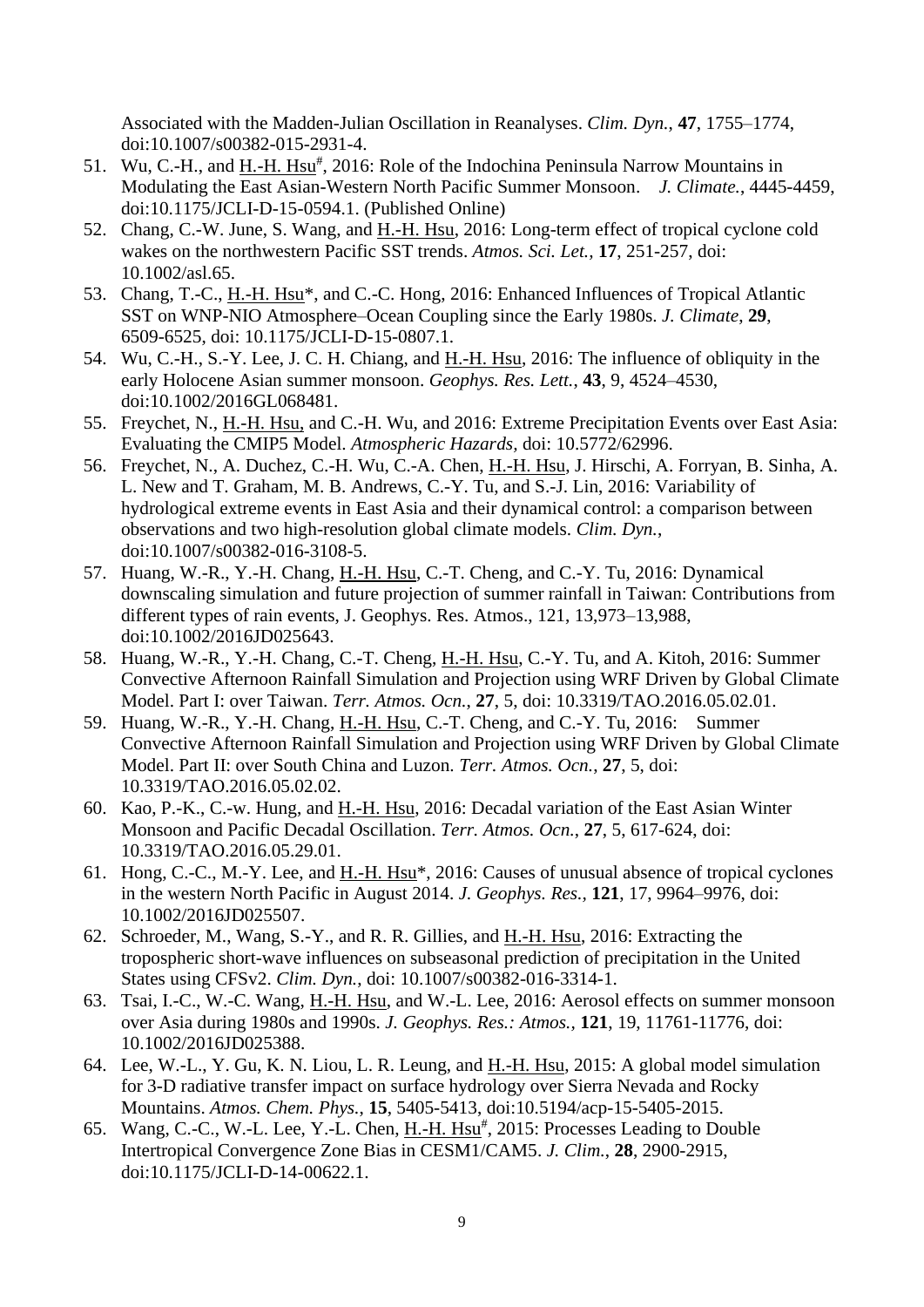- 66. Lee, M.-Y., H.-H. Hsu\*, and C.-C. Hong, 2015: Compounding effects of Warm SST and Reduced Sea Ice on the Extreme Circulation over the Extratropical North Pacific and North America during 2013/2014 Boreal Winter. *Geophys. Res. Lett.*, **42**, 1612–1618, doi:10.1002/2014GL062956.
- 67. Yu, J.-Y., P.-K. Kao, H. Paek, H.-H. Hsu, C.-W. Hung, M.-M. Lu, and S.-I. An, 2015: Linking Emergence of the Central-Pacific El Nino to the Atlantic Multi-decadal Oscillation. *J. Climate,*  **28**, 651-662, doi: 10.1175/JCLI-D-14-00347.1.
- 68. Wu, C.-H, John C. H. Chiang, H.-H. Hsu<sup>#</sup>, and S.-Y. Lee, 2015: Orbital Control of the Western North Pacific Summer Monsoon. *Climate Dynamics*, doi:10.1007/s00382-015-2620-3.
- 69. Freychet, N., H.-H. Hsu<sup>#</sup>, C. Chou, and C.-H. Wu, 2015: Asian Summer Monsoon in CMIP5 Projections: A Link between the Change in Extreme Precipitation and Monsoon Dynamics, *J. Climate,* **28**, 4, 1477-1493, doi: 10.1175/JCLI-D-14-00449.1.
- 70. Lin, C.-Y., J.-Y. Yu and H.-H. Hsu, 2015: CMIP5 model simulations of the Pacific meridional mode and its connection to the two types of ENSO. *Int. J. Climatol*., **35**, 9, 2352-2358, doi: 10.1002/joc.4130.
- 71. Chang, C.-W. J., W.-L. Tseng,  $H.H. Hsu^{\#}$ , N. Keenlyside and B.-J. Tsuang, 2015: The Madden-Julian Oscillation in the Warming World. *Geophys. Res. Lett.*, **42**, 6034-6042, doi: 10.1002/2015GL065095.
- 72. Huang, W.-R., H.-H. Hsu, S.-Y. Wang and J.-P. Chen, 2015: Impact of atmospheric changes on the low-frequency variations of convective afternoon rainfall activity over Taiwan. *J. Geophys. Res.,***120**, 17, 8743-8758, doi: 10.1002/2015JD023568.
- 73. Lan, Y.-Y., B.-J. Tsuang, N.-H. Lin, H.-H. Hsu, C.-C. Yu and Y.-T. Chen, 2015: Distribution of Ozone and Related Compounds in the Marine Boundary Layer of the Northern South China Sea in 2010. *Aerosol Air Qual. Res.*, **15**, 5, 1990-2008, doi: 10.4209/aaqr.2014.10.0242.
- 74. Wang, S.-Y. Simon, W.-R. Huang and H.-H. Hsu, 2015: Role of the strengthened El Niño teleconnection in the May 2015 floods over the southern Great Plains. *Geophys. Res. Lett.*, **42**, 19, 8140-8146, doi: 10.1002/2015GL065211.
- 75. Wey, H.-W., M.-H. Lo, S.-Y. Lee, J.-Y. Yu, and H.-H. Hsu, 2015: Potential impacts of wintertime soil moisture anomalies from agricultural irrigation at low latitudes on regional and global climates. *Geophys. Res. Lett.*, **42**, 20, 8605-8614, doi: 10.1002/2015GL065883.
- 76. Wang, Y.-C., H.-L. Pan, and H.-H. Hsu, 2015: Impacts of the triggering function of cumulus parameterization on warm-season diurnal rainfall cycles at the Atmospheric Radiation Measurement Southern Great Plains site. *J. Geophys. Res. Atmos.*, **120**, 20, 10681-10702, doi: 10.1002/2015JD023337.
- 77. Ko, C.-Y., C.-C. Lai, T.-Y. Chen, H.-H. Hsu, and F.-K. Shiah, 2015: Typhoon effects on phytoplankton responses in a semi-closed freshwater ecosystem. *Mar. Freshwater Res.*, **67**, 5, 546-555, doi:10.1071/MF14294.
- 78. Hong, C.-C., M.-Y. Lee, H.-H. Hsu<sup>\*</sup>, N.-H. Lin, B.-J. Tsuang, 2015: Tropical SST Forcing on the Anomalous WNP Subtropical High during July–August 2010 and the Record-high SST in the Tropical Atlantic. *Climate Dynamics*, 45, 633-650, doi: 10.1007/s00382-014-2275-5.
- 79. Reid, P. C., et al., 2015: Global impacts of the 1980s regime shift. *GCB Bioenergy*., **22**, 2, 682-703, doi:10.1111/gcb.13106.
- 80. Tsou, C.-H., H.-H. Hsu<sup>\*</sup>, and P.-C. Hsu, 2014: The Role of Multi-scale Interaction in Synoptic-Scale Eddy Kinetic Energy over the Western North Pacific in Autumn. *J. Climate*, **27**, 3750–3766, doi: <http://dx.doi.org/10.1175/JCLI-D-13-00380.1>
- 81. Hsu, H.-H., T. Zhou, and J. Matsumoto, 2014: East Asian, Indochina and Western North Pacific summer monsoon – An update. *Asia-Pacific Journal of Atmospheric Sciences*, **50**, 45-68.
- 82. Hong, C.-C. Hong, T.-C. Chang, and H.-H. Hsu<sup>\*</sup>, 2014: Enhanced Relationship between the Tropical Atlantic SST and the Summertime Western North Pacific Subtropical High after the Late 1970s. *J. Geophys. Res*, **119**, 7, 3715-3722*.* doi: 10.1002/2013JD021394.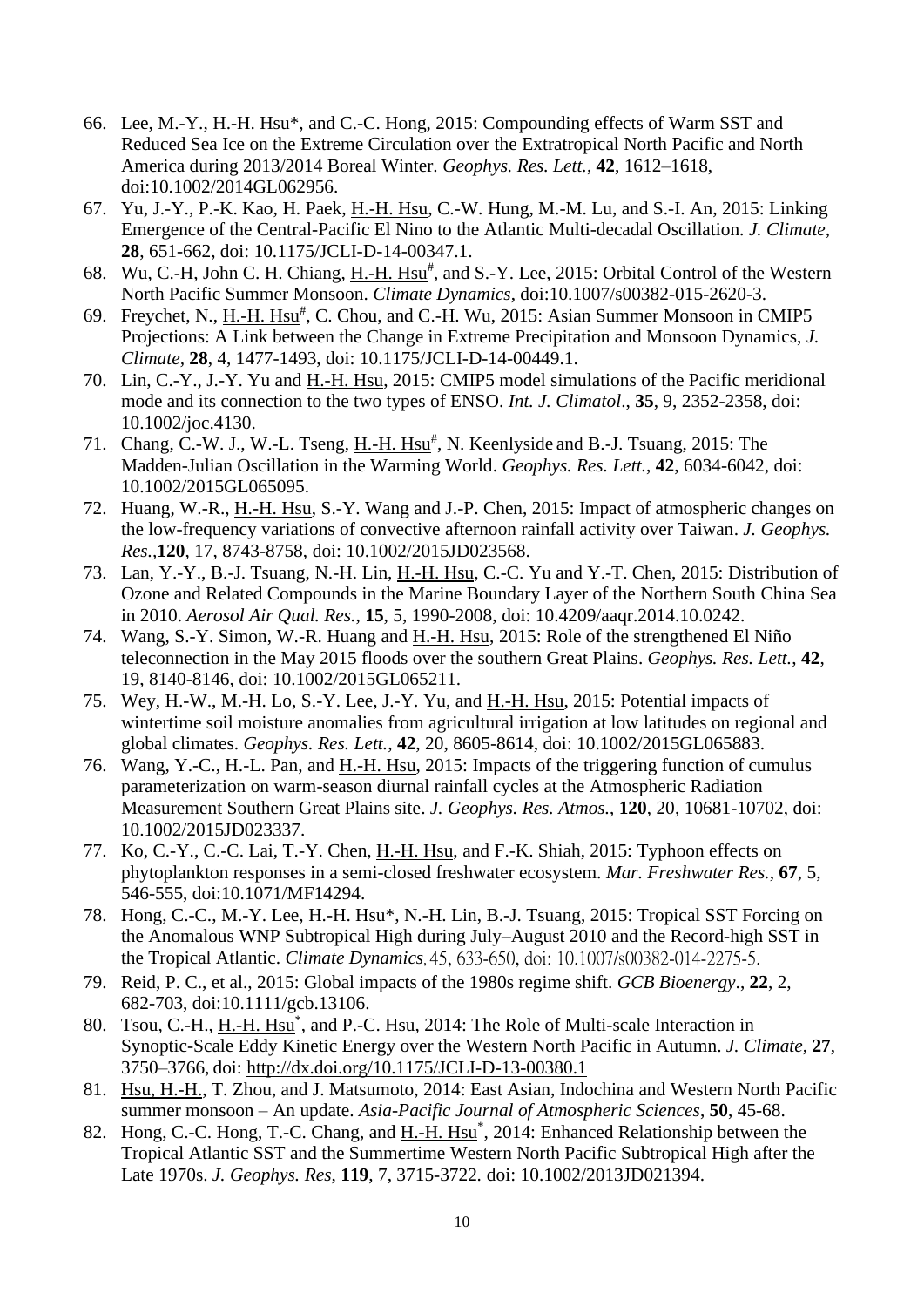- 83. Hung, C.-w., H.-J. Lin, and H.-H. Hsu, 2014: Madden-Julian Oscillation and the Winter Rainfalls in Taiwan. *J. Climate*, **27**, 4521–4530. doi: http://dx.doi.org/10.1175/JCLI-D-13-00435.1.
- 84. Ko, K.-C., and H.-H. Hsu<sup>#</sup>, 2014: Barotropic Interactions Between Summertime TC/submonthly Wave Pattern and Intraseasonal Oscillation over the Western North Pacific. *Terr. Atmos. Ocean. Sci.*, doi: 10.3319/TAO.2014.04.17.01(A).
- 85. Tseng, W.-L., B.-J. Tsuang, N. S. Keenlyside, H.-H. Hsu<sup>#</sup>, and Chia-Ying Tu, 2014: Resolving the upper-ocean warm layer improves the simulation of the Madden-Julian Oscillation. *Clim. Dyn.*, doi:10.1007/s00382-014-2315-1.
- 86. Lin, C.-Y., Y.-J. Chua, Y.-F. Sheng, H.-H. Hsu, C.-T. Cheng, Y.-Y. Lin, 2014: Altitudinal and latitudinal dependence of future warming in Taiwan simulated by ECHAM5/MPIOM-WRF. *Int. J. Climatol*., doi: 10.1002/joc.4118.
- 87. Wu, C.-H.,  $H H$ . Hsu<sup>#</sup>, and M.-D. Chou, 2014: Effect of the Arakan Mountains in the northwestern Indochina Peninsula on the late May Asian monsoon transition, *J. Geophys. Res. Atmos.,* **119**, 10, 769–10,779, doi:10.1002/2014JD022024.
- 88. Teng, H.-F., C.-S. Lee, and H.-H. Hsu, 2014: Influence of ENSO on Formation of Tropical Cloud Clusters and their Development into Tropical Cyclones in the Western North Pacific. *Geophys. Res. Lett.,* doi: 10.1002/2014GL061823
- 89. Lee, M.-Y., and Hsu, H.-H.<sup>\*</sup>, 2013: Identification of the Eurasian-Pacific Multidecadal Oscillation and its relationship with AMO. *J. Climate*, 26, 8139-8153, doi: http://dx.doi.org/10.1175/JCLI-D-13-00041.1.
- 90. Stephen A. Cohn, Terry Hock, Philippe Cocquerez, Junhong Wang, Florence Rabier, David Parsons, Patrick Harr, Chun-Chieh Wu, Philippe Drobinski, Fatima Karbou, Stéphanie Vénel, André Vargas, Nadia Fourrié, Nathalie Saint-Ramond, Vincent Guidard, Alexis Doerenbecher, Huang-Hsiung Hsu, Po-Hsiung Lin, Ming-Dah Chou, Jean-Luc Redelsperger,Charlie Martin, Jack Fox, Nick Potts, Kathryn Young, and Hal Cole, 2013: Driftsondes: Providing In-Situ Long-Duration Dropsonde Observations 1 over Remote Regions. *Bull. Amer. Sci. Meteor*., **94**, 1661-1674, doi: http://dx.doi.org/10.1175/BAMS-D-12-00075.1.
- 91. Paul, S., and H.-H. Hsu\*, 2012: Comparative Study of Performance of IPCC AR4 GCMs in Simulating the East Asian Monsoon Variability. Terr. Atmos. Ocean. Sci., Vol. 23, No. 4, 377-395, doi:10.3319/TAO.2012.02.01.01(A).
- 92. Wu, Y.-J., A.B. Chen, H.-H. Hsu, J.K. Chou, S.C. Chang, L.J. Lee, Y.J. Lee, H.T. Su, C.L. Kuo, R.R. Hsu, H.U. Frey, S.B. Mende, Y. Takahashi, and L.C. Lee, 2012: Occurrence of Elves and Lightning during El Niño and La Niña. *Geophys. Res. Lett.*, **39**, L03106, doi: http://dx.doi.org/10.1029/2011GL049831.
- 93. Ko, K.-C., H.-H. Hsu\*, Chia Chou, 2012: Propagation and Maintenance Mechanism of the TC/submonthly Wave Pattern in the Western North Pacific and the Feedback of TCs. *J. Climate*, **25**, 8591-2610, doi: [http://dx.doi.org/10.1175/JCLI-D-11-00643.1.](http://dx.doi.org/10.1175/JCLI-D-11-00643.1)
- 94. Hsu, H.-H.\*, and Y.-L. Chen, 2011: Decadal to bi-decadal rainfall variation in the Western Pacific: A footprint of the Pacific decadal variability in the South Pacific. *Geophys. Res. Lett*., 38, L03703, doi:10.1029/2010GL046278.
- 95. Hong, C.‐C., H.‐H. Hsu\*, N.‐H. Lin, and H. Chiu, 2011: Roles of European blocking and tropical‐extratropical interaction in the 2010 Pakistan flooding, *Geophys. Res. Lett.*, **38**, L13806, doi:10.1029/2011GL047583.
- 96. Waliser, Duane E., Mitch Moncrieff, David Burrridge, Andreas Fink, Dave Gochis, B. N. Goswami, Bin Guan, Patrick Harr, Julian Heming, Huang-Hsiung Hsu, Richard Johnson, Christian Jakob, Sarah Jones, Peter Knippertz, Jose Marengo, Hanh Nguyen, Mick Pope, Yolande Sera, Chris Thorncroft, Matthew Wheeler, Robert Wood, 2011: The "Year" of Tropical Convection (May 2008 to April 2010) - Climate Variability and Weather Highlights. *Bull. Amer. Sci. Meteor*., August, **93**, 1189-1218, doi: http://dx.doi.org/10.1175/2011BAMS3095.1.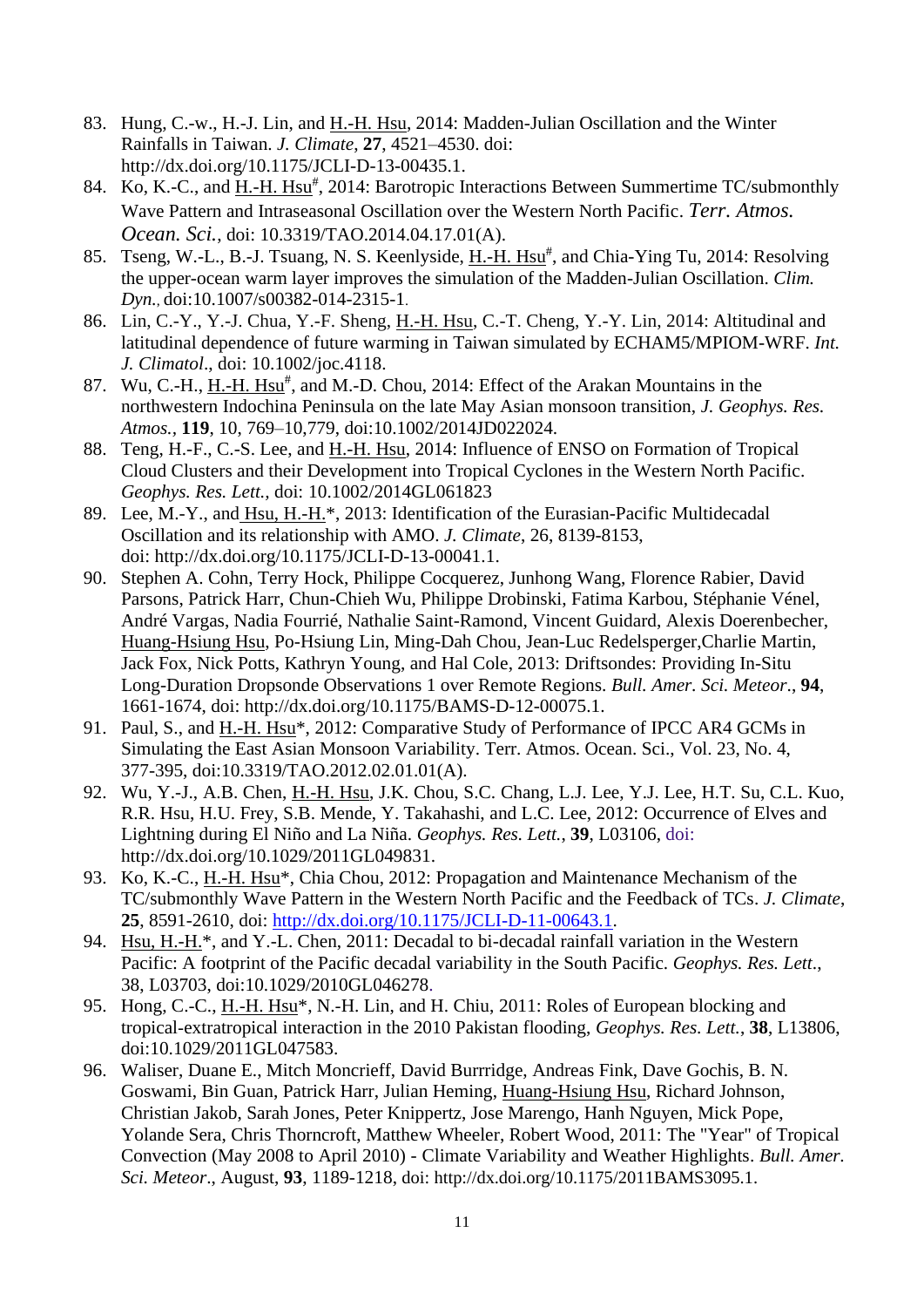- 97. Ko, K.-C., and H.-H. Hsu\*, 2010: Downstream Development of the Summertime TC/Sub-monthly Wave Pattern in the Extratropical North Pacific. *J. Climate*, **23**, 2223-2229.
- 98. Lo, T.-T., and <u>H.-H. Hsu</u>\*, 2010: Change in Dominant Decadal Modes and the Late 1980s Abrupt Warming in the Extratropical Northern Hemisphere. *Atmos. Sci. Let.,* **DOI:**  10.1002/asl.275.
- *99.* Hong, C.-C., M.-Y. Lee, H.-H. Hsu\*, and J.-L. Kuo, 2010: Role of Submonthly Disturbance and 40-50-day ISO on the Extreme Rainfall Event Associated with Typhoon Morakot (2009) in Southern Taiwan. *Geophys. Res. Lett.*, **37**, L08805, doi:10.1029/2010GL042761*.*
- 100. Liu, C.-M., M.-C. Wu, S. Paul, Y.-C. Chen, S.-H. Lin, W.-S. Lin, Y.-C. Lee, H.-H. Hsu, R.-Y. Tseng, C.-T. Chen, 2010: Super-ensemble of three RCMs for climate projection over East Asia and Taiwan. *Theor Appl Climatol.*, DOI 10.1007/s00704-010-0275-x.
- 101. Raju, P.V.S., U.C. Mohanty, and H-H. Hsu, 2010: A Study on Drought Features of the Indian Summer Monsoon 2002. *Meteor. Atmos. Phys.*, 108:43–55, DOI :10.1007/s00703-010-0082-z.
- 102. Ko, K.-C., and H.-H. Hsu<sup>#</sup>, 2009: ISO Modulation on the Sub-monthly Wave Pattern and the Recurving Tropical Cyclones in the Tropical Western North Pacific. *J. Climate,* **22**, 582-599, doi: http://dx.doi.org/10.1175/2008JCLI2282.1*.*
- 103. Hong, C.-C., H.-H. Hsu<sup>#</sup>, H.-H. Chia, 2009: A Study of East Asian Cold surges during the 2004/05 Winter: Impact of East Asian Jet Stream and Subtropical Upper-level Rossby Wave Trains. *Terr. Atmos. Ocean. Sci.*, Vol. 20, No. 2, 333-343, DOI: 10.3319/TAO.2008.02.04.01(A).
- 104. Wu, C.-H., and H.-H. Hsu\*, 2009: Potential Influence of Topography on the MJO in the Maritime Continent. *J. Climate*, **22**, 5433-5448.
- 105. Hsu, P.-C., C.-H. Tsou, H.-H. Hsu, and J.-H. Chen, 2009: ENSO and Eddy Energy along the Tropical Storm Track. *J. Meteor. Soc. Japan*, **87**, 687-704, DOI: 10.2151/jmsj.87.687.
- 106. Hung, C.-w., and  $\underline{H.-H. Hsu^*}$ , 2008: The First Transition of the Asian Summer monsoon, intraseasonal Oscillation, and Taiwan Meiyu. *J. Climate*, **21**, 1552-1568, doi: http://dx.doi.org/10.1175/2007JCLI1457.1.
- 107. Lo, T.-T., and H.-H. Hsu\*, 2008: The early 1950s Regime Shift in temperature in Taiwan and East Asia. *Climate Dynamics*, DOI 10.1007/s00382-007-0311-4.
- 108. Hsu, H.-H.\*, C.-H. Hung, A.-K. Lo, C.-C. Wu, and C.-W. Hung, 2008: Influence of Tropical Cyclone on the Estimation of Climate Variability in the Tropical Western North Pacific. *J. Climate*, 21, 2960-2975, doi: http://dx.doi.org/10.1175/2007JCLI1847.1.
- 109. Chang, C.-w., H.-H. Hsu<sup>#</sup>, C.-R. Wu, and W.-J. Sheu, 2008: Interannual mode of sea level in the South China Sea and the roles of El Niño and El Niño Modoki. *Geophys. Res. Lett.*, **35**, L03601, doi:10.1029/2007GL032562.
- 110. Guan, H., H.-H. Hsu, O. Makhnin, H. Xie, J. L. Wilson, 2008: Examination of selected atmospheric and orographic effects on monthly precipitation of Taiwan using the ASOADeK model. *Int. J. Climatol.*, doi: 10.1002/joc.1762.
- 111. Hong, C.-C., H.-H. Hsu<sup>#</sup>, Chia, H.-H., C.-Y. Wu, 2008: Decadal Relationship between the North Atlantic Oscillation and Cold Surge Frequency in Taiwan. *Geophy. Res. Lett.*, **35**, L24707, doi:10.1029/2008GL034766.
- 112. Hsu, H.-H.\*, and S.-M. Lin, 2007: Asymmetry of the Tri-pole Rainfall Pattern during East Asian Summer. *J. Climate*., **20**, 4443–4458, doi: http://dx.doi.org/10.1175/JCLI4246.1.
- 113. Ko, K.-C., and H.-H. Hsu<sup>#</sup>, 2006: Sub-monthly circulation features associated with tropical cyclone tracks over the East Asian monsoon area during July-August season. *J. Meteor. Soc. Japan*, 84, 871-889, DOI: 10.2151/jmsj.84.871.
- 114. Liu, C.-M., Y.-C. Chen, S.-F. Chen, S. Paul, S.-H. Lin, Y.-C. Lee, M.-C. Wu, R.-Y. Tzeng, H.-H. Hsu and Cheng-Ta Chen, 2006: Ensemble projection of climate change in East Asia**.**  *Advances in Geosciences*, **9**, 135-147.
- 115. Shen, C.-C., T. Lee, K.-K. Liu, H.-H. Hsu, R. L. Edwards, C.-H. Wang, M.-Y. Lee, Y.-G. Chen,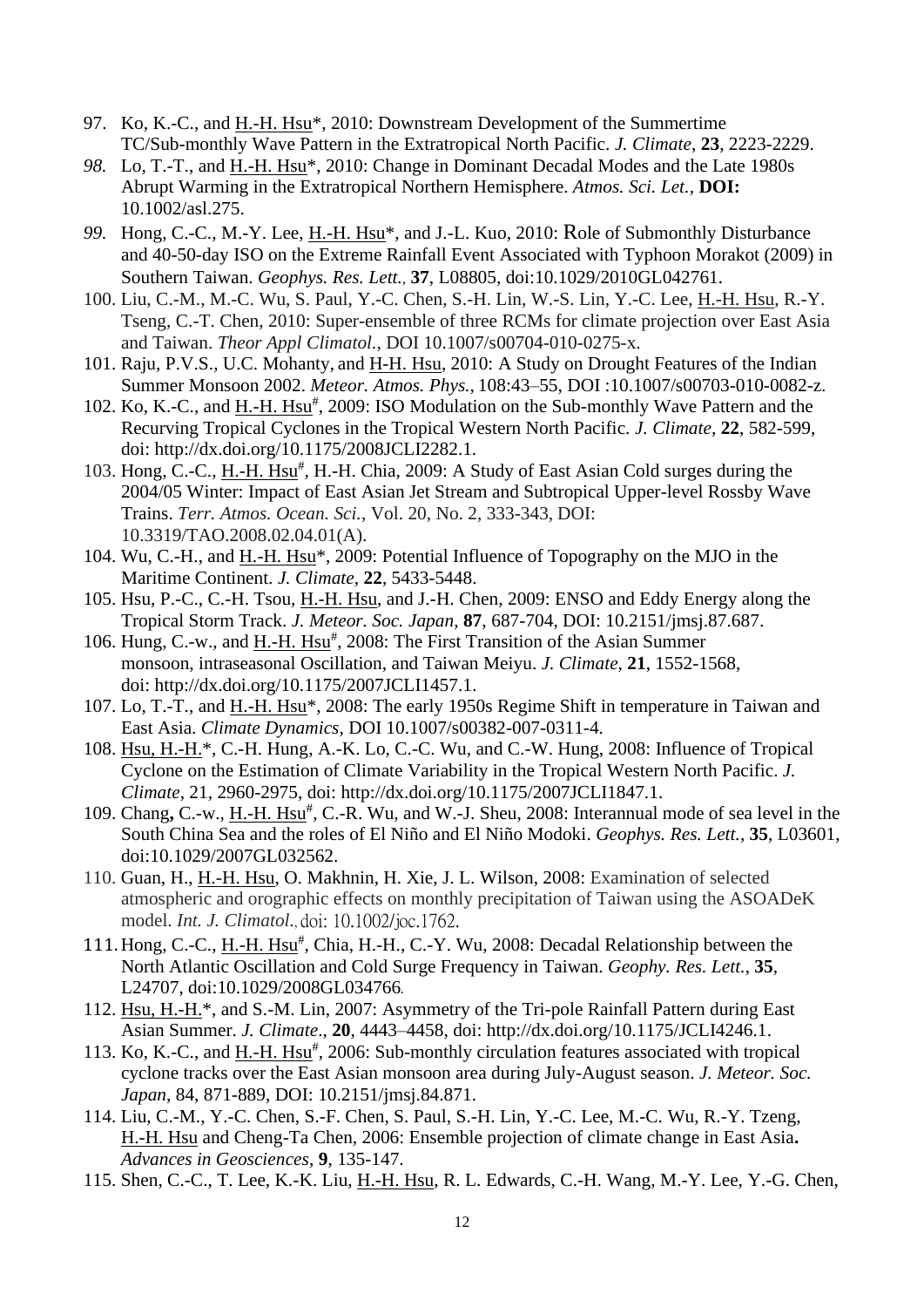H.-J. Lee, and H.-T. Sun, 2005: An evaluation of quantitative reconstruction of past precipitation records using coral skeletal Sr/Ca and <sup>18</sup>O data. Earth and Planetary Science Letters, 237, 370– 386, doi:10.1016/j.epsl.2005.06.042.

- 116. Tsou, C.-H., P.-C. Hsu, W.-S. Kau, and H.-H. Hsu, 2005: Northward and Northwestward Propagation of 30-60 day Oscillation in the Tropical and Extratropical Western North Pacific. *J. Meteor. Soc. Japan*, 83, 711-726.
- 117. Hsu, H.-H.\*, and M.-Y. Lee, 2005: Topographic effects on the eastward propagation and initiation of the Madden-Julian Oscillation. *J. Climate*, **18**, 795-809, doi: http://dx.doi.org/10.1175/JCLI-3292.1.
- 118. Wang, W.-C., W.-S. Kau, H.-H. Hsu, and C.-H. Tu, 2004: Characteristics of cloud radiative forcing over East Asia. *J. Climate*, 17, 845-853, doi: http://dx.doi.org/10.1175/1520-0442(2004)017<0845:COCRFO>2.0.CO;2.
- 119. Hsu, H.-H.\*, C.-H. Weng, and C.-H. Wu, 2004: Contrasting characteristics between the northward and eastward propagation of the intraseasonal oscillation during the boreal summer. *J. Climate*, 17, 727-743, doi: http://dx.doi.org/10.1175/1520-0442(2004)017<0727:CCBTNA>2.0.CO;2.
- 120. Hsu, H.-H. \*, Y.-C. Yu, W.-S. Kau, W.-R. Hsu, W.-Y. Sun, and C.-H. Tsou, 2004: Simulation of the 1998 East Asian summer monsoon using Purdue regional model. *J. Meteor. Soc. Japan*, 82, 1715-1733, doi:http://dx.doi.org/10.2151/jmsj.82.1715.
- 121. Hung, C.-W., H.-H. Hsu<sup>#</sup>, and M.-M. Lu, 2004: Decadal Oscillation of Spring Rain in Northern Taiwan. *Geophys. Res. Lett.*, 31, L22206, doi:10.1029/2004GL021344.
- 122. Hsu, H.-H.\*, and X. Liu, 2003: Relationship between the Tibetan Plateau heating and East Asian summer monsoon rainfall. *Geophys. Res. Lett,* 30, 2066-2069, doi: 10.1029/2003GL017909.
- 123. Hsu, H.-H.\*, and C.-T. Chen, 2002: Observed and projected climate change in Taiwan. *Meteorol. Atmos. Phys*., **79**, 87-104, doi: 10.1007/s703-002-8230-x.
- 124. Hsu, H.-H. \*, and S.-P. Weng, 2002: Stratospheric Antarctic intraseasonal oscillation during the austral winter. *J. of Meteor. Soc. Japan*, 80, 4B, 1029-1050, doi: http://dx.doi.org/10.2151/jmsj.80.1029
- 125. Hsu, H.-H.\*, Y.-L. Chen, and W. S. Kau, 2001: Effects of ocean-atmosphere interaction on the winter temperature in Taiwan and East Asia. *Climate Dynamics*, **17**, 305-316, doi: 10.1007/s003820000116.
- 126. Hsu, H.-H.\*, and A. Moura, 2001: Summary of workshop on the impacts of the 1997-99 ENSO held in Taipei, 5-7 October 1999. Bull. Amer. Meteor. Soc., **82**, 305-312.
- 127. Hsu, H.-H.\*, and C.-H. Weng, 2001: Northwestward propagation of the intraseasonal oscillation during the boreal summer: Mechanism and structure. J. Climate, **14**, 3834-3850, doi: [http://dx.doi.org/10.1175/1520-0442\(2001\)014<3834:NPOTIO>2.0.CO;2.](http://dx.doi.org/10.1175/1520-0442(2001)014%3c3834:NPOTIO%3e2.0.CO;2)
- 128. Wu, C.-C., H.-C. Kuo, H.-H. Hsu, and B. J.-D. Jou, 2000: Weather and climate research in Taiwan: Potential application of GPS/MET data. *Terr. Atmos. Ocean Sci.*, **11**, 211-234.
- 129. Hsu, H.-H.\*, C.-T. Terng and C.-T. Chen, 1999: Evolution of large-scale circulation and heating during the first transition of Asian summer monsoon. *J. Climate*, **12,** 793-810, doi: http://dx.doi.org/10.1175/1520-0442(1999)012<0793:EOLSCA>2.0.CO;2.
- 130. Hsu, H.-H.\*, 1996: Global view of intraseasonal oscillation during northern winter. *J. Climate*, **9**, 2386-2406, doi: [http://dx.doi.org/10.1175/1520-0442\(1996\)009<2386:GVOTIO>2.0.CO;2.](http://dx.doi.org/10.1175/1520-0442(1996)009%3c2386:GVOTIO%3e2.0.CO;2)
- 131. Ambrizzi, T., B. J. Hoskins, and H.-H. Hsu, 1995: Rossby Wave Propagation and teleconnection patterns in the Austral winter. *J. Atmos. Sci.*, **52**. 3661-3672, doi: [http://dx.doi.org/10.1175/1520-0469\(1995\)052<3661:RWPATP>2.0.CO;2.](http://dx.doi.org/10.1175/1520-0469(1995)052%3c3661:RWPATP%3e2.0.CO;2)
- 132. Hsu\*, H.-H., 1994: The Relationship between Tropical Convection and Global Circulation: Interannual Variability. *J. Geophys. Res.,* **99**, 10473-10489, doi: 10.1029/94JD00247*.*
- 133. Hsu\*, H.-H. and S.-H. Lin, 1992: Global Teleconnections in the 250-mb Streamfunction Field during The Northern Hemisphere winter. *Mon. Wea. Rev.*, **120**, 1169-1190,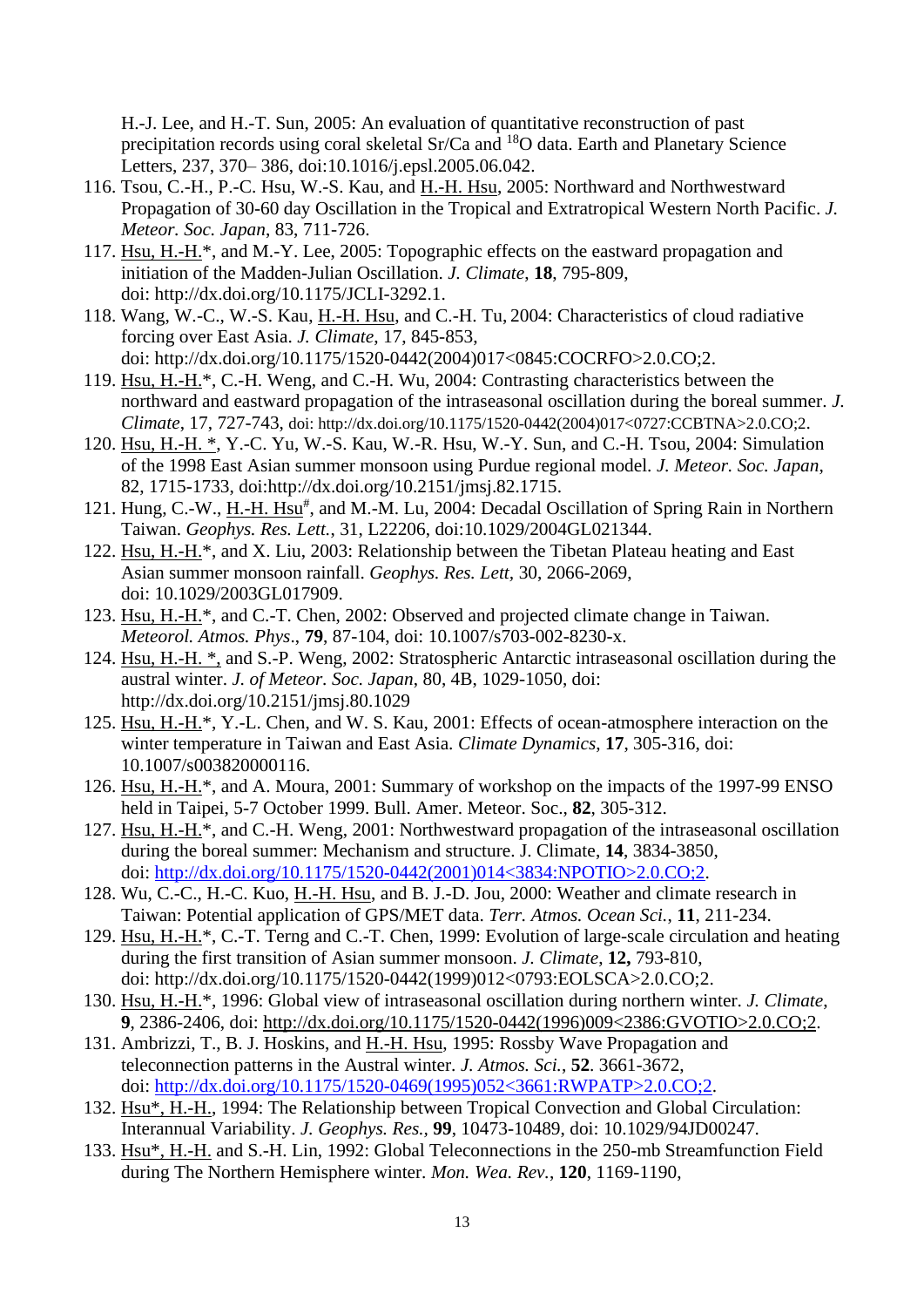doi: http://dx.doi.org/10.1175/1520-0493(1992)120<1169:GTITMS>2.0.CO;2.

- 134. Hsu, H.-H. \*, B.J. Hoskins and F. -F. Jin, 1990.The 1985/86 intraseasonal oscillation and the role of extratropics. *J. Atmos. Sci*., **47**, 823-839, doi: http://dx.doi.org/10.1175/1520-0469(1990)047<0823:TIOATR>2.0.CO;2.
- 135. Hsu\*, H.-H., and B.J. Hoskins, 1989. Tidal fluctuations as seen in the ECMWF data. *Quart*. *J. Roy. Meter. Soc.*, **115**, 247-264, doi: 10.1002/qj.49711548603.
- 136. Hsu\*, H.-H., 1987: Propagation of low-level circulation patterns in the vicinity of mountain ranges. *Mon. Wea. Rev*., **115**, 1864-1892,
- doi: http://dx.doi.org/10.1175/1520-0493(1987)115<1864:POLLCF>2.0.CO;2.
- 137. Wallace, J. M. and H. -H, Hsu\*, 1985: Another look at index cycle. *Tellus*, **37a**, 478-486.
- 138. Hsu\*, H. -H. and J. M. Wallace, 1985: Vertical structure of wintertime teleconnection patterns in Northern Hemisphere. *J. Atmos. Sci.*, **42**, 1693-1710, doi: http://dx.doi.org/10.1175/1520-0469(1985)042<1693:VSOWTP>2.0.CO%3B2.
- 139. Blackmon, M. L., Y. -H. Lee, J. M. Wallace and H. -H. Hsu, 1984: Time variation of 500mb height fluctuations with long, intermediate and short tome scales as deduced from lag-correlation statistics. *J. Atmos. Sci.*, **41**, 981-991.
- 140. Wallace, J. M. and H. -H, Hsu, 1983: Ultra-long waves and two dimensional Rossby waves. *J. Atmos. Sci.*, **40**, 2212-2219, doi: http://dx.doi.org/10.1175/1520-0469(1983)040<2211:ULWATD>2.0.CO;2.
- 141. 李庭慧、許晃雄、黃威凱,2018:台灣氣溫季節循環的長期變遷(Long-term Trend in Seasonal Cycle of Taiwan Temperature)。大氣科學,第四十六期,第三號,294–316。
- 142. 李庭慧、許晃雄,2017:台灣熱浪特性分析與變遷推估(Characteristics of Taiwan Heat Wave and Future Projection)。大氣科學,第四十五期,第四號,281-304。
- 143. 許晃雄、羅資婷、洪致文、洪志誠、李明營、陳雲蘭、黃威凱、盧孟明、隋中興, 2012: 氣候自然變異與年代際變化(Climatic Natural Variability and Interdecadal Variation)。大氣科 學,第四十期,第三號,249–295。
- 144. 許晃雄\*、洪志誠、翁春雄、李明營、羅資婷、郭芮伶、柯亘重、周佳,2010:莫拉克颱 風的多重尺度背景環流(Multiscale Background Flow of Typhoon Morakot)。大氣科學,第三  $+ \lambda$ 期, 第一號,  $1 - 19$ 。
- 145. 徐邦琪, 鄒治華、柯文雄、許晃雄, 2005: 西太平洋地區颱風季季內振盪年際變化之研究。 大氣科學,第三十三期,第一號,29-48。
- 146. 朱容練、許晃雄#、陳正達、柯文雄, 2005: AMIP 模式模擬夏季季內震盪之分析。大氣科 學。第三十三期,第一號,1-28。
- 147. 于宜強,許晃雄,柯文雄,鄒治華,許武榮,商文義,2004:普渡區域模式模擬東亞夏季 季風之評估。中華民國環境保護學會學刊, 第二十七卷第一期,40-56。
- 148. 朱錦紅,柯文雄,許晃雄, 2004: 20世紀台灣的降水變化及變率研究。中華民國環境保 護學會學刊, 第二十七卷第一期,72-89。
- 149. 王作台, 許晃雄, 1994: 北半球冬季遙相關系統及東亞夏季季風研究之回顧。大氣科學, **22**, 545-563。

#### **Book/Book Chapter/Dissertation/Technical Report:**

- 1. Hsu, H.-H.\*, 2012: Intraseasonal variability of the atmosphere–ocean–climate system: East Asian monsoon. Chapter 3 in '*Intraseasonal Variability in the Atmosphere-Ocean-Climate System*', Eds. K.-M. Lau and D. Waliser, Praxis, Springer Berlin.
- 2. Hsu\*, H.-H., and C.-T. Chen, 2009: Stability and Change in the Monsoon Climate Atmosphere System. Chapter 3.1 in "*Critical States: Environmental Challenges to Development in Monsoon Southeast Asia"*, Ed. L. Lebel, A. Snidvongs, C.-T. A. Chen, and R. Daniel, SIRD/Gerakbudaya, 95-111.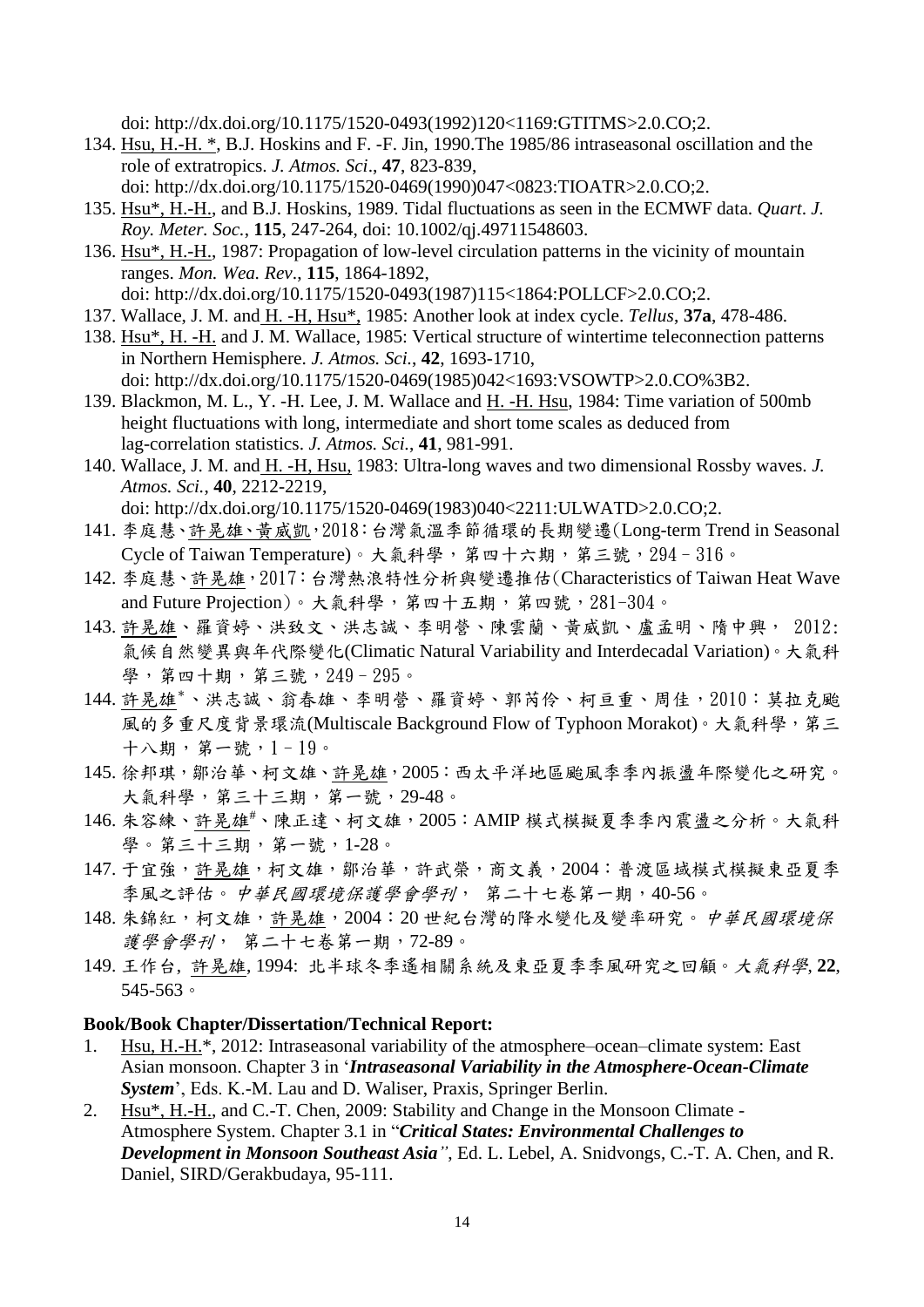- 3. Hsu, H.-H.\*, Y.-L. Chen, A.-K. Lo, C.-H. Hung, W.-S. Kau, and C.-C. Wu, 2008: Intraseasonal Oscillation-Tropical Cyclone Coupling in the Western North Pacific during the 2004 Typhoon Season. In "*Recent Progress in Atmospheric Sciences: Applications to the Asia-Pacific Region*", Ed. K. N. Liou and M. D. Chou, World Scientific, Singapore, 49-65.
- 4. Hsu, H.-H.\*, 2005: East Asian monsoon. A chapter in '*Intraseasonal Variability in the Atmosphere-Ocean Climate System*', Eds. K.-M. Lau and D. Waliser, Praxis, Springer Berlin, 63-94.
- 5. Chang, C.-P., P. A. Harr, J. McBride, and H.-H. Hsu, 2004: Maritime continent monsoon: Annual cycle and boreal winter variability. A chapter in World Scientific Series on Meteorology of East Asia, Vol. 2, '*East Asian Monsoon*', Ed. C.-P. Chang, World Scientific Publication, Singapore, 107-152.
- 6. Wang, W.-C., H.-H. Hsu, W.-S. Kau, X.-Z. Liang, LinHo, C.-T. Chen, A. N. Samel, C.-H. Tsou, P.-H. Lin, and K.-C. Ko, 1998: GCM simulations of the east Asia climate. *Proceedings of the Third East Asia-West Pacific Meteorology and Climate Conference*, (Ed.) C.-P. Chang, World Scientific Publication Corp., pp562.
- 7. Hsu, H.-H., 1993: Atlas of satellite images and 1000 mb winds during the TOGA COARE. 481pp.
- 8. Hsu, H.-H., 1993: Atlas of global atmospheric circulation during the TOGA COARE. 241pp.
- 9. Kau, W. S., H.-H. Hsu, A. B. Shei, and K. N. Liou, 1995: The NTU Atmospheric General Circulation Model, NTU Technical Report, 95pp.
- 10. Hoskins, B. J., H.-H. Hsu, I. N. James, M. Masutani, P. D. Sardeshmukh, and G. H. White, 1989: *Diagnostics of the Global Atmospheric Circulation Based on ECMWF Analyses 1979-1989*. World Meteorological Organization, WMO/TD - No. 326, 217.
- 11. Hsu\*, H.-H., 1986. The structure and evolution of circulation patterns in the vicinity of mountain ranges. Ph. D. Dissertation.
- 12. 許晃雄(HHH)等,2018:台灣乾旱研究: 變遷、水資源衝擊、風險認知與溝通。中央研究 院永續科學研究計畫成果報告,166 頁(pp)。(Report of Taiwan Drought Study: Change, Water Resource Impacts, and Risk Perception and Communication, Sustainability Science Research Program, Academia Sinica; HHH as the chief PI)
- 13. 臺灣深度減碳政策建議書中央研究院報告 No.15 108 年 6 月(Academia Sinica Report No.15: Taiwan Deep Decarbonization Policy Recommendation, June 2019; HHH as a co-author)
- 14. 許晃雄,2018:台灣氣候模擬系統—探索氣候的前世今生與來世。科技部自然科學及永續 研究發展司自然科學簡訊,第三十卷第一期,18-23。
- 15. 周佳、李明安、許晃雄(HHH)、洪志誠、盧孟明、陳正達等,2018: 臺灣氣候變遷科學報 告 2017 第一冊 物理現象與機制 (Climate Change in Taiwan: Scientific Report 2017), 666  $\overline{a}$ (pp)  $\cdot$  (HHH as a chapter author and the chief editor)
- 16. 許晃雄(HHH)等,2015: 氣候變遷與都市發展/土地利用研究。中央研究院永續科學研究計 畫成果報告, 114 頁(pp)。(Report of Study on Climate Change and Urban development/Land Use, Sustainability Science Research Program, Academia Sinica; HHH as the chief PI)
- 17. 許晃雄,2015:建立台灣氣候變遷模擬能力與能量-氣候變遷研究聯盟。科技部自然科學 及永續研究發展司自然科學簡訊,第二十七卷第一期,18–23。
- 18. 許晃雄、陳正達、盧孟明、陳永明、周佳、吳宜昭等,2012:台灣氣候變遷科學報告 2011 (Climate Change in Taiwan: Scientific Report 2011)。國科會(NSC), 305 頁(pp)。(HHH as a chapter author and the chief editor)
- 19. 許晃雄等,2010:莫拉克颱風科學報告(Scientific Report on Typhoon Morakot)。國科會  $(NSC)$ , 192  $\overline{a}$  (pp)  $\cdot$  (HHH as a chapter author and the chief editor)
- 20. 許晃雄,2005:多重尺度交互作用與颱風。國科會自然科學簡訊,第十七卷第一期,15-18。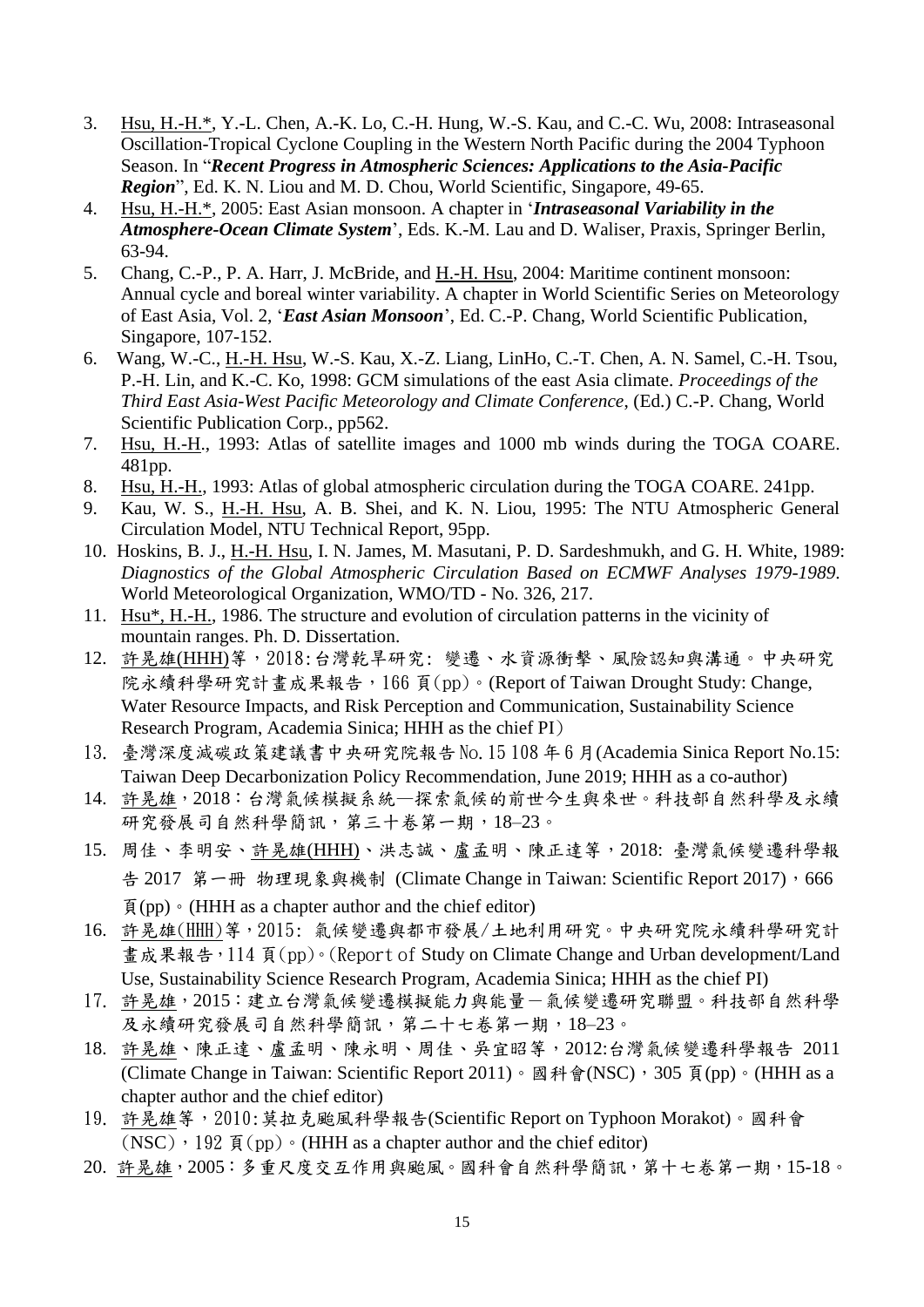- 21. 許晃雄, 2001: 淺談氣候變遷的科學。科學發展月刊, 第29卷第12期, 867-878。
- 22. 許晃雄,1999: 海洋科學研究中心之氣候研究計書。國科會科學發展月刊,第27卷,第3 期,237-243。
- 23. 許晃雄,1998: 聖嬰與反聖嬰現象。環境保護署,24 頁。
- 24. 許晃雄,王美富,王治平,1997:全球大氣環流圖集:ECMWF分析,1985-1995。
- 25. 魏國彥,許晃雄,1997:全球環境變遷(Introduction to Global Environmental Changes)。教 育部(Ministry of Education)。
- 26. 許晃雄,1996:「副熱帶資料庫」服務計畫規劃及執行概況。國科會科學發展月刊,第 24 卷,第 2 期,147-155。
- 27. 許晃雄,1992:國科會「熱帶海洋一全球大氣」研究。國科會科學發展月刊,第20卷,第 11期,1569-1572。

#### *Conference Proceedings*

- 1. Hsu, H.-H., and Y.-T. Chen, 2019: Simulation and Projection of Atmospheric River Activity and Circulation along the North American Northeast Coast using GFDL HiRAM. 2019 Fourth Annual US-Taiwan PIRE Workshop, 5–6 August, Sun Moon Lake, Nantou, Taiwan.
- 2. Hsu, H.-H., and Y.-T. Chen, 2019: Simulation and Projection of Atmospheric River Activity and Circulation along the North American Northeast Coast using GFDL HiRAM. AOGS, 29 July–2 August, 2019, Singapore.
- 3. Hsu, H.-H., and S. Arakane, 2019: Remote Triggering Effect of a Tropical Cyclone in the Bay of Bengal on a Heavy Rainfall Event in Subtropical East Asia. AOGS, 29 July–2 August, 2019, Singapore. (invited)
- 4. Hsu, H.-H., and S. Arakane, 2019: Footprints of tropical cyclone in climate variability. IUGG, 8–18 July, 2019, Montreal, Canada.
- 5. Hsu, H.-H., and S. Arakane, 2019: Remote Triggering Effect of a Tropical Cyclone in the Bay of Bengal on a Heavy Rainfall Event in Subtropical East Asia. IUGG, 8–18 July, 2019, Montreal, Canada.
- 6. Hsu, H.-H., W.-L. Tseng, C.-Y. Tu, and Y.-Y. Lan, 2019: Coupling a High-resolution Oceanic Mixed Layer Model to AGCMs Improves the Madden-Julian Oscillation Simulation. APCC 2019 International Workshop on Climate Prediction: Past, Present, and Future, 3–4 June, 2019, Taipei, Taiwan. (invited)
- 7. Hsu, H.-H., W.-L. Tseng, C.-Y. Tu, and Y.-Y. Lan, 2019: Coupling a High-resolution Oceanic Mixed Layer Model to AGCMs Improves the Madden-Julian Oscillation Simulation. KIAPS 2019 International Workshop on Next-Generation NWP Models, 22–24 May, 2019, Jeju, Korea. (invited)
- 8. Hsu, H.-H., 2019: Reduced TC Activity and Enhanced Anticyclone in the WNP in a Warmer World: Projection and Mechanism. 2019 Conference on Pan-Pacific Anthropocene, 14–16 May, Taipei, Taiwan.
- 9. Hsu, H.-H., and S. Arakane, 2019: Remote Triggering Effect of a Tropical Cyclone in the Bay of Bengal on a Heavy Rainfall Event in Subtropical East Asia. The 14th 'General Circulation Model Simulations of the East Asian Climate' (EAC) workshop, 27-29 April, 2019, Hong Kong. (meeting coordinator)
- 10. Hsu, H.-H., 2019: From Cross-scale Climate Modeling to Unified Climate-Weather Modeling. Atmospheric Sciences Annual Meeting, 15–16 February, 2019, Chungli, Taiwan. (keynote)
- 11. Hsu, H.-H., 2018: Climate change impacts on natural disasters in Taiwan. 2018 International Workshop on Disaster Prevention and Mitigation Technology for Large-Scale Landslides. Taipei, 11 October, 2018. (invited)
- 12. Hsu, H.-H., 2018: Circulation during high PM2.5 events in Taiwan and changes in stagnation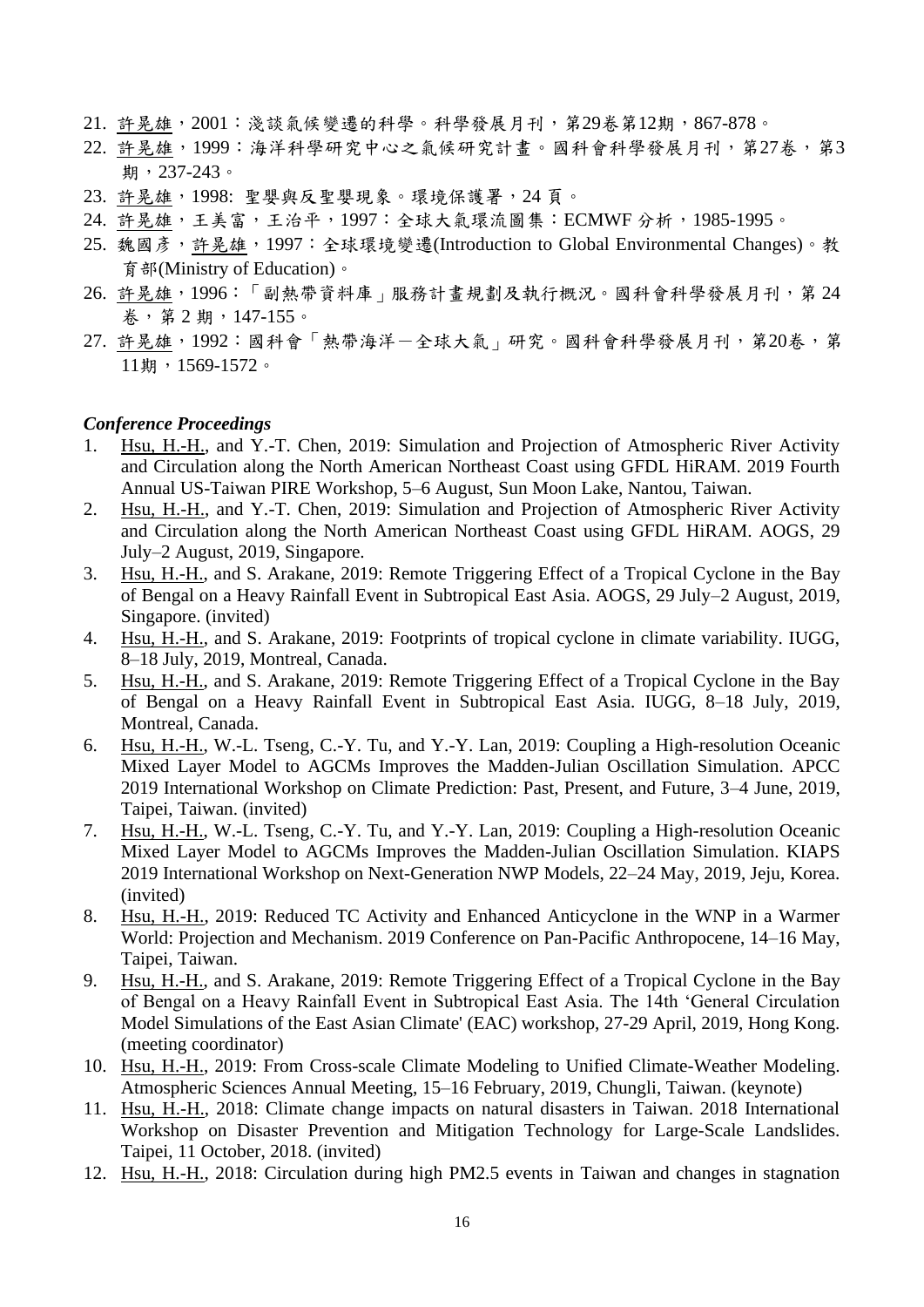index in East Asia. 2018 Deep Decarbonization Pathway Project workshop, 29 August, 2018, Taipei.

- 13. Hsu, H.-H., 2018: Future Change in Spring Drought and its Impact on Water Resource in Taiwan. Asia Oceania Geosciences Society 15th Annual Meeting, Honolulu, Hawaii, June 3-8, 2018.
- 14. Hsu, H.-H., 2018: Simulation and Projection of Atmospheric River Activities Using a High-Resolution AGCM. Asia Oceania Geosciences Society 15th Annual Meeting, Honolulu, Hawaii, June 3-8, 2018. (Session Chairman)
- 15. Hsu, H.-H., 2018: Reduced TC Activity and Enhanced Anticyclone in the WNP in a Warmer World: Projection and Mechanism. 33rd Conference on Hurricanes and Tropical Meteorology, Ponte Vedra Beach, Florida, April 16-20, 2018.
- 16. Hsu, H.-H., 2018: Future Projection for Seasonal Precipitation in the Western North Pacific and East Asia by HiRAM under Global Warming. The 3rd International Workshop on Climate Change and Precipitation in the East Asia, Tokyo, February 22-23, 2018. (invited)
- 17. Hsu, H.-H., 2017: The Western North Pacific: A hot spot of climate variability and change. Research Center for Advanced Science and Technology (RCAST) Workshop on Climate variability and change, Tokyo, November 19-22, 2017. (invited)
- 18. Hsu, H.-H., 2017: Intraseasonal oscillation enhancing C5 typhoon occurrence over the tropical western North Pacific. The 11th East Asian Climate and Environment (EACE) Workshop, Chengdu, China, October 15-17, 2017. (invited)
- 19. Hsu, H.-H., 2017: A Brief Review of Asian Climate Variability. International Workshop on Climate Downscaling Studies, Tsukuba, October 2-4, 2017. (invited)
- 20. Hsu, H.-H., 2017: Intraseasonal Oscillation Enhances C5 Typhoon Occurrence over the Tropical Western North Pacific. 2017 Joint IAPSO-IAMAS-IAGA Assembly, Cape Town, South Africa, August 28-Septerber 1, 2017.
- 21. Hsu, H.-H., 2017: Projecting Future Tropical Cyclone Activity in the WNP Using High Projecting AGCMs. 2017 Joint IAPSO-IAMAS-IAGA Assembly, Cape Town, South Africa, August 28-Septerber 1, 2017.
- 22. Hsu, H.-H., 2017: Simulating and Projecting Tropical Cyclone Activity in the Western North Pacific Using a High-Resolution AGCM. Asia Oceania Geosciences Society 14th Annual Meeting, Singapore, August 6-11,2017.
- 23. Hsu, H.-H., 2017: Intraseasonal Oscillation Enhances C5 Typhoon Occurrence Over the Tropical Western North Pacific. Asia Oceania Geosciences Society 14th Annual Meeting, Singapore, August 6-11,2017.
- 24. Hsu, H.-H., 2017: Improving Madden-Julian Oscillation Simulation: Atmosphere-Ocean Coupling and Land/Orographic Effect. 5th WGNE workshop on systematic errors in weather and climate models, Montreal, Canada, June 19-23, 2017.
- 25. Hsu, H.-H., 2017: Compound Effect: Cause of Weather and Climate Extremes? The 2nd International Workshop on Climate Change and Precipitation in the East Asia, Tokyo, March 27-28, 2017. (invited)
- 26. Hsu, H.-H., 2016: Potential Effect of Extratropical Forcing in Triggering an Unusually Strong MJO and the Onset of 2015-2016 El Niño. 2016 AGU Fall Meeting, San Francisco, December 12-16, 2016.
- 27. Hsu, H.-H., 2016: Simulating and projecting tropical cyclone activities using HiRAM. The First Taiwan West Pacific Global Forecast System Development Workshop, CWB, Taipei, Taiwan, May 24-27, 2016. (invited)
- 28. Hsu, H.-H., 2016: Topographic and Land-Sea Effect of the Maritime Continent on the Air-Sea Interacting MJO. Workshop on YMC and convective processes over the MC and SCS, TGA2016, May 18, 2016. (invited)
- 29. Hsu, H.-H., 2016: Topographic and Land-Sea Effect of the Maritime Continent on the Air-Sea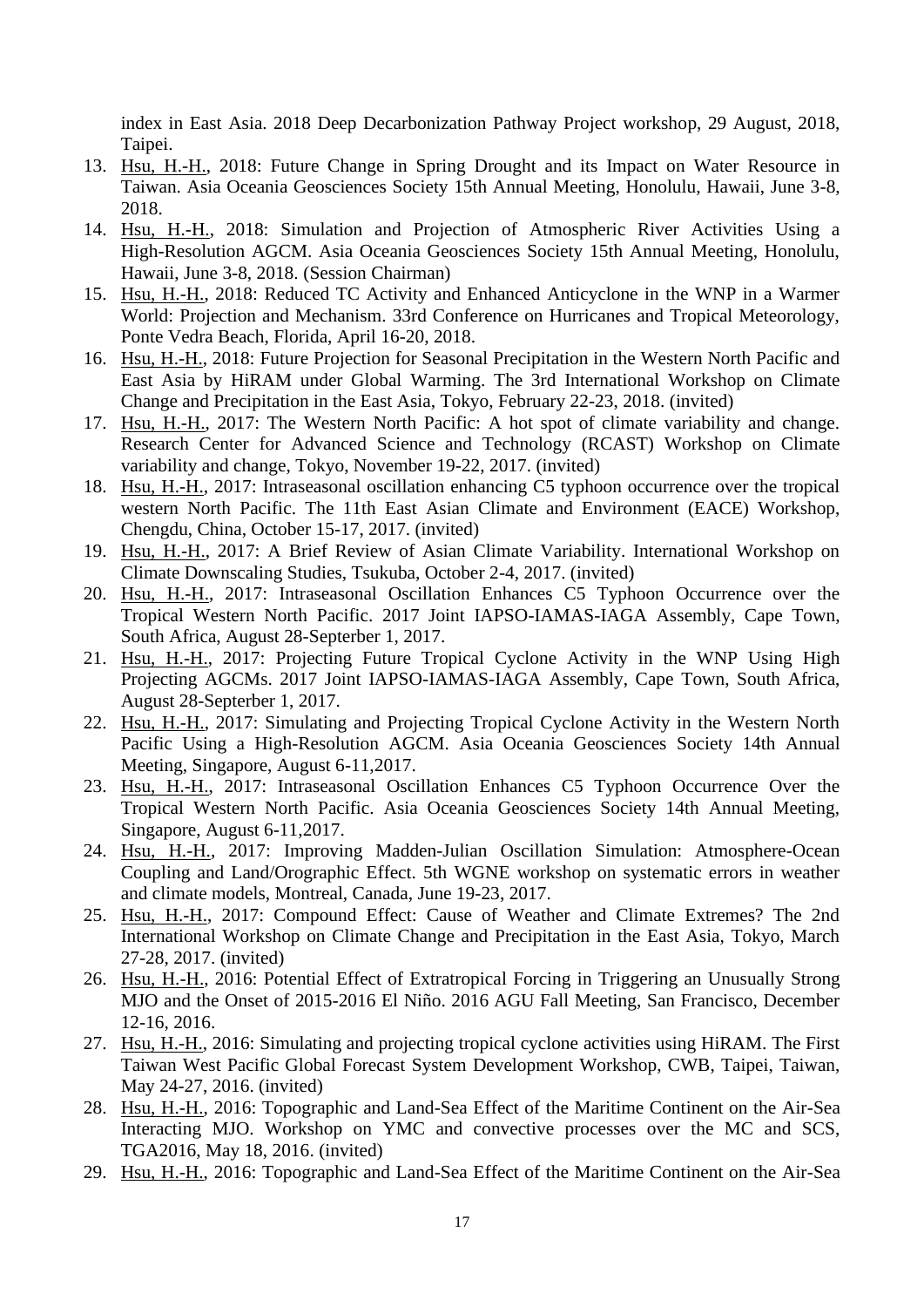Interacting MJO. Workshop on Intraseasonal Processes and Prediction in the Maritime Continent, Singapore, April 11-15, 2016. (invited)

- 30. Hsu, H.-H., 2016: Simulating and Projecting Tropical Cyclone Activity in the WNP Using a High-Resolution AGCM. East Asian Climate 13th Workshop, Beijing, March 24-25, 2016.
- 31. Hsu, H.-H., 2016: Projection of Taiwan Climate. 2016 TCCIP workshop on Applications of Climate Change Projection, Taipei, March 24-25, 2016. (invited)
- 32. Hsu, H.-H., 2016: Expansion of Subtropical High and Associated TC Activity in a Warmer Climate. The International Workshop on "Climate Change and Precipitation in the East Asia, Tokyo, February 29-March 1, 2016. (invited)
- 33. Hsu, H.-H., 2015: The Madden-Julian Oscillation in a warmer world. 26th IUGG General Assembly, Prague, June 22-July 2, 2015.
- 34. Hsu, H.-H., 2015: On the extreme 2013/2014 Boreal Winter: role of sea surface temperature and sea ice. 26th IUGG General Assembly, Prague, June 22-July 2, 2015.
- 35. Hsu, H.-H., 2015: On the extreme circulations in winter 2013-2014: Role of sea surface temperature and sea ice anomalies. The Third Taiwan West Pacific Global Forecast System Planning Workshop, Taipei, June 3-4, 2015. (keynote)
- 36. Hsu, H.-H., 2015: Climate and topography in East Asia and Taiwan. US-Taiwan Geoscience workshop: Facet (Feedbacks and coupling among climate, erosion and tectonics during mountain building) 2015, Taipei, May 29-31, 2015. (keynote)
- 37. Hsu, H.-H., 2015: Compound Effects of Anomalous sea surface temperature and ice on extreme circulation in winter of 2013–2014. 2015 Taipei Severe Weather and Extreme Precipitation Workshop, Taipei, May 25-27, 2015. (keynote)
- 38. Hsu, H.-H., 2015: Development and implementation of TaiESM. Workshop on Modeling Aerosols, Monsoon and Climate: Collaborative Research, Beijing, April 13-14, 2015. (invited)
- 39. Hsu, H.-H., 2015: Simulating and Projecting Tropical Cyclone Activity in the WNP Using a High-Resolution AGCM. Third International Workshop on "Studies on future climate projection of the Asian region utilizing the CMIP5 multi-model ensemble data", Tokyo, March 27, 2015. (invited)
- 40. Hsu, H.-H., 2014: Modeling Activity at RCEC: Development and Implementation of a Global-to-Urban Modeling Suite. 7th Taiwan-France Earth Science Symposium: Geodynamics and Environment in East Asia (GEEA 2014), Hua-Lien, Taiwan, 13-14 November 2014. (keynote)
- 41. Hsu, H.-H., 2014: On the CCliCS Research Progress. 3rd CCliCS Workshop on Climate System Modeling, Taipei, November 11-13, 2014.
- 42. Hsu, H.-H., 2014: Modeling Activity at RCEC: Development and Implementation of a Global-to-Urban Modeling Suite. International Conference of Geo-Process Modeling in VGE: Managing and Sharing Geographic Knowledge, The Chinese University of Hong Kong, Hong Kong, 6-8 November 2014. (keynote)
- 43. Hsu, H.-H., 2014: Topographic Influence on the MJO in the Maritime Continent: Diabatic Heating and Moisture. AOGS, Sapporo, Japan, July, 2014.
- 44. Hsu, H.-H., 2014: Simulated and Projected Interannual Variability in Seasonal Prediction and CMIP Models. AOGS, Sapporo, Japan, July, 2014.
- 45. Hsu, H.-H., 2014: Modeling Activity at RCEC: Development and Implementation of a Global-to-Urban Modeling Suite. The International Climate and Earth System Modeling Symposium-2014, Nanjing University of Information Science and Technology (NUIST), Nanjing, on April 26-27th 2014. (invited)
- 46. Hsu, H.-H., W.-L. Tseng, B.-J. Tsuang, N. Keenlyside, and C.-Y. Tu, 2013: Resolving Upper-Ocean Warm Layer Improves MJO Simulation. Asian Monsoon Years (2007-2012) Open Science Conference, 26-27 October 2013, Zhuhai, China. (invited)
- 47. Hsu, H.-H., Chi-Cherng Hong, Tao-Chi Chang and Ming-Ying Lee: Influence of the Tropical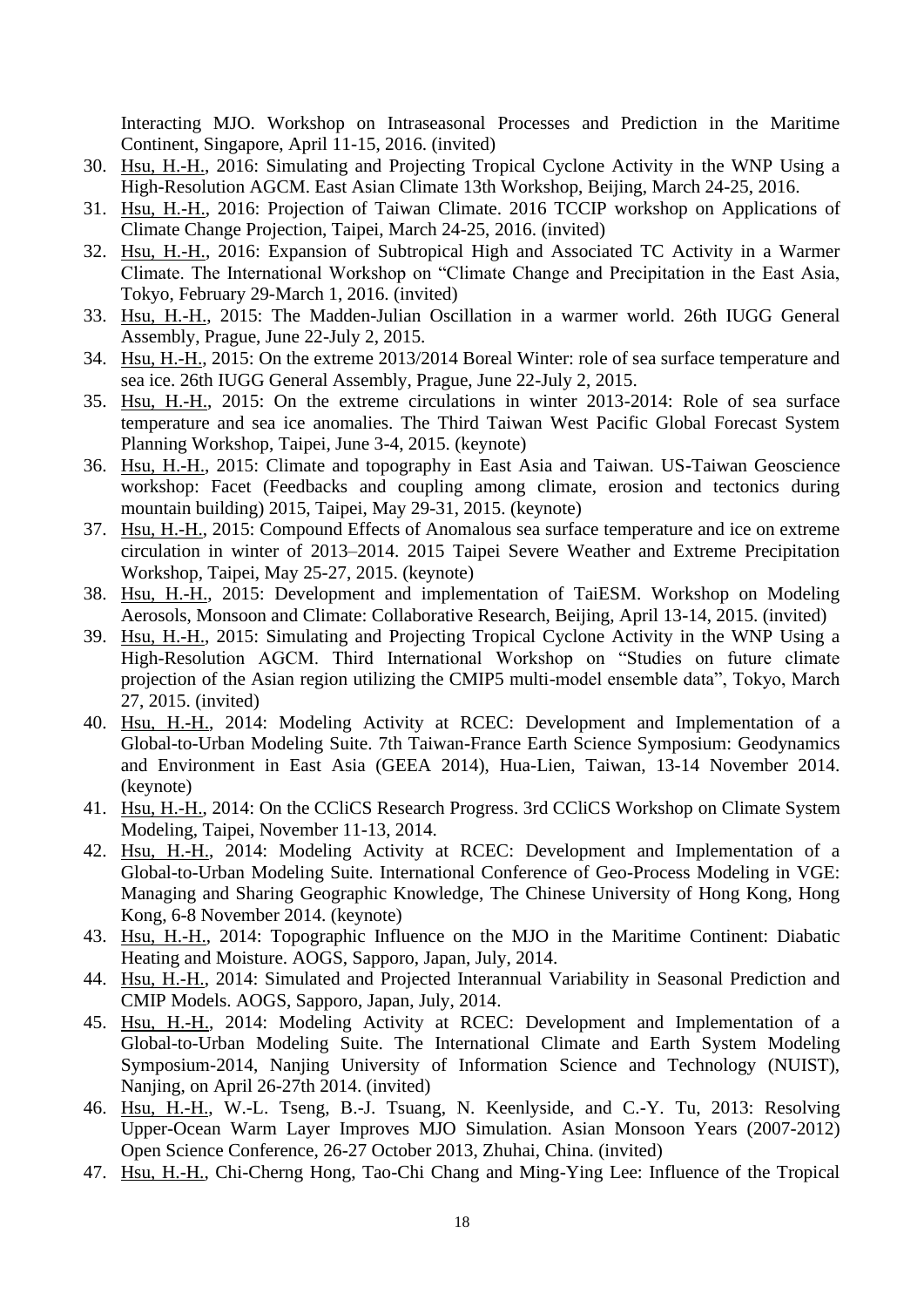Atlantic on the western north Pacific subtropical high. Tropical Weather and Climate Dynamics (TWCD) Workshop, 9-11 October, 2013. (invited)

- 48. Hsu, H.-H., 2013: The extremely strong Western North Pacific High in boreal summer 2010: impacts and causes. Davos Atmosphere and Cryosphere Assembly DACA-13 Air, Ice & Process Interactions, 8 – 12 July 2013, Davos, Switzerland.
- 49. Hsu, H.-H., Chi-Cherng Hong, Tao-Chi Chang, and Ming-Ying Lee, 2013: Influence of the Tropical Atlantic on the Western North Pacific Subtropical High. 12th AMIP/ East Asian Climate (EAC) Workshop, 1-3 July, Busan, Korea.
- 50. Hsu, H.-H., C.-C. Hong, T.-C. Chang, M.-Y. Lee, T.-T. Lo and N.-H. Lin, 2013: Influence of the Atlantic on Climate Variability in the East Asian Pacific. 2013 Taiwan Geosciences Assembly, 15-17 May, Taiwan. (invited)
- 51. Hsu, H.-H., T.-C. Chang, C.-C. Hong, 2013: Influence of the Tropical Atlantic on the Western Pacific Subtropical High in the boreal summer. 2nd CCliCS Workshop on Climate System Modeling, 1-3 April, Taipei, Taiwan.
- 52. Hsu, H.-H., S. Paul, W.-K. Huang, P.-Y. Hung ,2013: Simulated Interannual variability of East Asian Monsoon in DEMETER, CMIP3 and CMIP5: Tropical vs. Extratropical. 4th WGNE workshop on systematic errors in weather and climate models, 15-19 April, Exeter, United Kingdom.
- 53. Hsu, H.-H., 2013: Climate Modeling Activities of the Consortium for Climate Change Study. Workshop on High Performance Computing in Meteorological Application, 29-30 January, Taipei, Taiwan. (invited)
- 54. Hsu, H.-H., 2013: Introduction of Climate Change Program for National Science Council of Taiwan. 2013 TCCIP International Conference on Climate Change, 15-16 January, Taipei, Taiwan. (invited)
- 55. Hsu, H.-H., M.-Y. Lee, and R.-J. Wu, 2012: AMO-like Interdecadal Variability in the CMIP5 -Are Models Oversensitive to Prescribed Forcing? NTU International Science Conference on Climate Change: Multidecadal and Beyond, September, 17-20, 2012. (invited)
- 56. Hsu, H.-H., 2012: Impact of vertical resolution on climate simulation using CESM. 1st Pan-Global Atmospheric System Studies (GASS) Conference: Advances in the Modeling of Atmospheric Physical Processes, 10-14 September, Boulder, Colorado, USA.
- 57. Tseng, W.-L., B.-J. Tsuang, N. Keenlyside, H.-H. Hsu, C.-Y. Tu, 2012: Ocean-atmosphere Interaction: Key Aspect of the Madden-Julian Oscillation. AOGS-AGU (WPGM) Joint Assembly, 13-17 August, Sentosa, Singapore.
- 58. Hsu, H.-H., and Y. Cheng, 2012: Extratropical stationary wave activity in a warming climate. WCRP Workshop on Coupled Model Intercomparison Project Phase 5 (CMIP5) Model Analysis, 5-9 March, Honolulu, Hawaii.
- 59. Hsu, H.-H., 2012: Impact of vertical resolution on climate simulation using CESM. 1st Pan-Global Atmospheric System Studies (GASS) Conference: Advances in the Modeling of Atmospheric Physical Processes, 10-14 September, Boulder, Colorado, USA. NSC98-2111-M-001-013-MY3
- 60. Tseng, W.-L., B.-J. Tsuang, N. Keenlyside, H.-H. Hsu, C.-Y. Tu, 2012: Ocean-atmosphere Interaction: Key Aspect of the Madden-Julian Oscillation. AOGS-AGU(WPGM)Joint Assembly, 13-17 August, Sentosa, Singapore. NSC98-2111-M-001-013-MY3.
- 61. Tseng, W.-L., Hsu, B. J. Tsuang, N. Keenlyside, H.-H. Hsu, and C. -Y. Tu, 2012: Ocean-atmosphere interaction key aspect of the Madden-Julian Oscillation. 30th Conference on Hurricanes and Tropical Meteorology, 15-20 April, Jacksonville, Florida.
- 62. Hsu, H.-H., and K. C. Ko, and C.H. Tsou, 2012: Multiscale Interaction in the Western North Pacific: Do Tropical Cyclones Contribute to Climate Variability? 30th Conference on Hurricanes and Tropical Meteorology, 15-20 April, Jacksonville, Florida
- 63. Hsu, H.-H., and K. C. Ko, 2012: Propagation and Maintenance Mechanism of the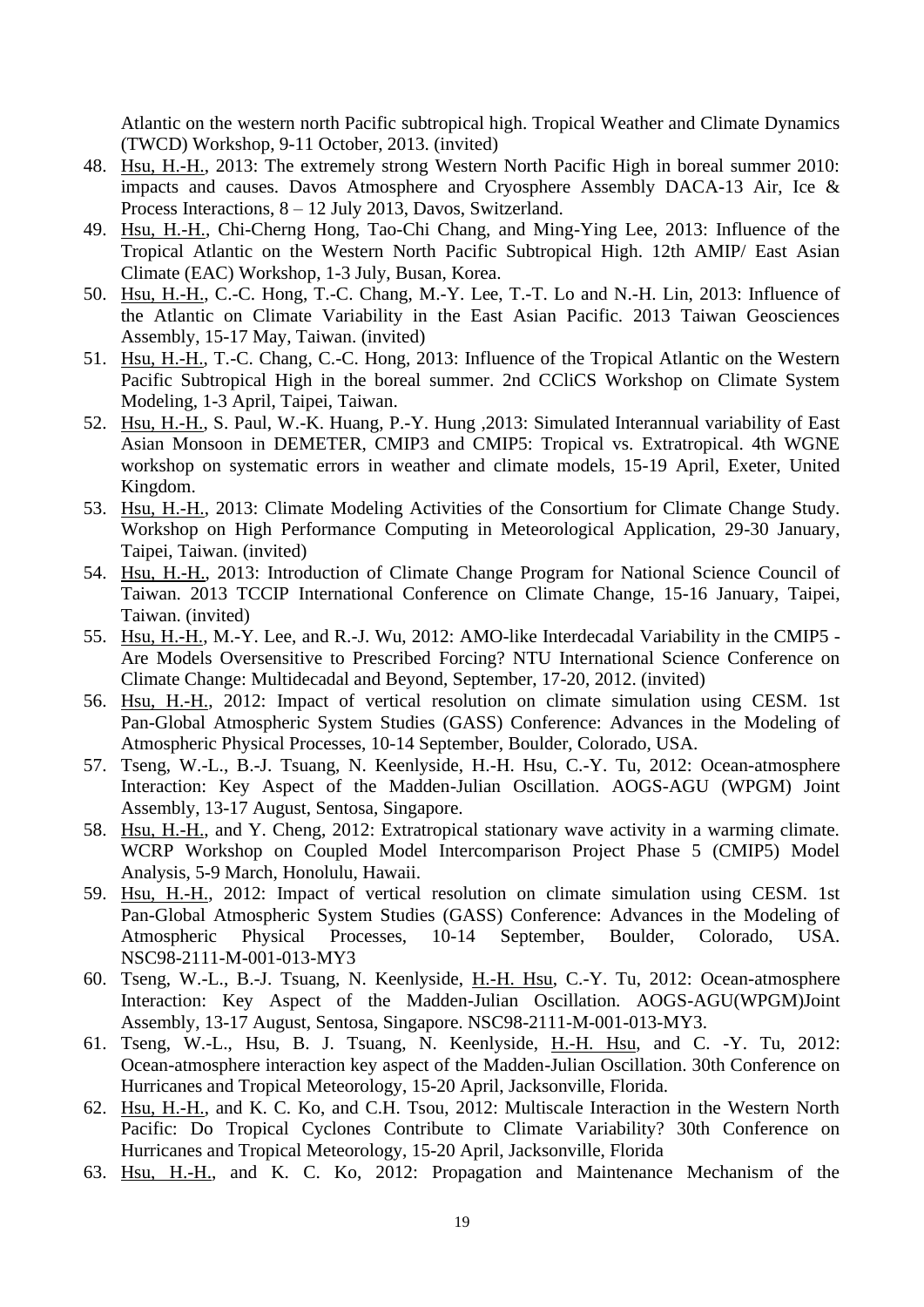TC/submonthly Wave Pattern and TC feedback in the Western North Pacific. 30th Conference on Hurricanes and Tropical Meteorology, 15-20 April, Jacksonville, Florida

- 64. Hsu, H.-H., 2011: ISO and Multiscale Interaction in the Tropical Western Pacific: A Challenge for Climate Model? CCliCS Kick-off Workshop on Climate System Modeling, 17-18 November 2011, Taipei, Taiwan.
- 65. Hsu, H.-H., 2011: Multiscale interaction in the Western North Pacific: Do tropical cyclones contribute to climate variability? 2011 WCRP OSC Climate Research in Service to Society, 24-28 October, Denver, Colorado, USA.
- 66. Hsu, H.-H., and Y.-L. Chen, 2011: Decadal to bi-decadal rainfall variation in the western Pacific: A footprint of South Pacific decadal variability? WCRP OSC Climate Research in Service to Society, 24-28 October, Denver, Colorado, USA.
- 67. Ko, K.-C., and H.-H. Hsu, 2011: Propagation and energetic studies of the TC/submonthly Wave Pattern and the TC feedback in the Western North Pacific. Asian Ocean Geophysical Studies (AOGS) Conference, 8-12 August, Taipei, Taiwan.
- 68. Ko, K.-C., and H.-H. Hsu, 2011: Vorticity and energetic studies of the TC/submonthly Wave Pattern and the TC feedback in the Western North Pacific.11th AMIP/ East Asian Climate (EAC) Conference, 6-7 August, Kaohsiung, Taiwan.
- 69. Hsu, H.-H., and Y.-L. Chen, 2011: Decadal to Bi-Decadal Rainfall Variation in the Western Pacific: A Footprint of South Pacific Decadal Variability? 11th AMIP/ East Asian Climate (EAC) Conference, 6-7 August, Kaohsiung, Taiwan.
- 70. Hsu, H.-H., and P.-Y. Hung, 2011: An Evaluation of East Asian Monsoon Simulation by AOGCMs. Workshop on Hierarchical Modeling of Climate, Trieste, Italy, 18-22 July, 2011.
- 71. Hsu, H.-H., 2011: Propagation and Maintenance mechanism of the TC/submonthly wave pattern in the Western North Pacific and the Upscaling Feedback of TCs: A barotropic view. 2011 International Union of Geodesy and Geophysics (IUGG) General Assembly, 29 June -5 July, Melbourne, Australia.
- 72. Hsu, H.-H., 2010: Role of Submonthly Disturbance and 40-50-day ISO on the Extreme Rainfall Event Associated with Typhoon Morakot (2009) in Southern Taiwan. Western Pacific Geophysics Meetings, 22-25 June, Taipei, Taiwan. (Invited)
- 73. Hsu, H.-H., C. C. Hong and M. Y. Lee, 2010: A diagnosis of the extreme rainfall associated with the typhoon Morakot in southern Taiwan: Roles of submonthly disturbance and 40-50-day ISO. 29th Conference on Hurricanes and Tropical Meteorology, 10-14 May, Tucson, USA. (Invited)
- 74. Ko, K.-C., and H.-H. Hsu, 2010: Downstream Development of the Summertime TC/Sub-monthly Wave Pattern in the Extratropical North Pacific. 29th Conference on Hurricanes and Tropical Meteorology, 10-14 May, Tucson, USA.
- 75. Hsu, H.-H., and collaborators, 2010: Special Report on Typhoon Morakot (2009). International Workshop on Typhoon Morakot (2009), 25-26 March, Taipei, Taiwan. (Invited)
- 76. Hsu, H.-H., 2009: Identification of a multi-decadal teleconnection pattern in the extratropical Northern Hemisphere. 2009 LASG International Summer Symposium, 19-21, August, Yinchuan, China. (invited)
- 77. Hsu, H.-H., 2009: Issues related to monsoon variability. The 10th "General Circulation Model Simulations of East Asian Climate" workshop, 18-20 August, Yinchuan, China. Yinchuan, China.
- 78. Hsu, H.-H., and T.-T. Lo, 2009: Recent Synchronized Abrupt Warming and Change in Dominant Decadal Mode. MOCA-09, the IAMAS-IAPSO-IACS 2009 Joint Assembly, 19-29 July, Montreal, Canada.
- 79. Hsu, H.-H., and W.-L. Tseng, 2009: Effect of Atmosphere-Ocean Interaction on the Tripole rainfall Pattern in East Asia during Boreal summer. MOCA-09, the IAMAS-IAPSO-IACS 2009 Joint Assembly, 19-29 July, Montreal, Canada.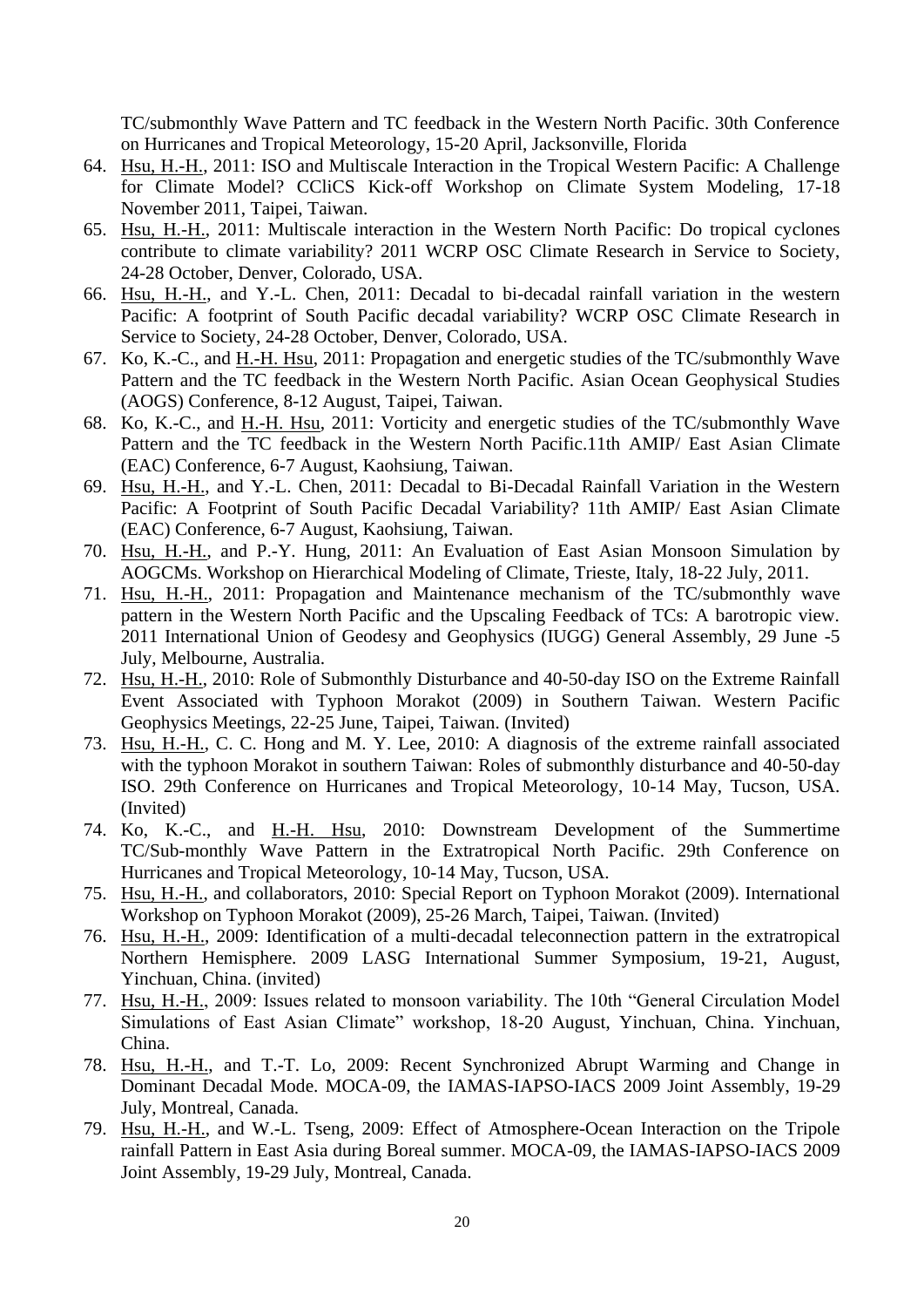- 80. Hsu, H.-H., C.-C. Hong, Y.-L. Chen, and M.-Y. Lee, 2008: Two Contrasting Typhoon Seasons: 2008 vs. 2004. International workshop on advanced Typhoon and Flood Research, 18-19 December, Taipei, Taiwan.
- 81. Hsu, H.-H., and M.-Y. Lee, 2008: Identification of a multi-decadal teleconnection pattern in the extratropical northern hemisphere. Conference on Teleconnections in the Atmosphere and Oceans, 17-20 November, Trieste, Italy.
- 82. Hsu, H.-H., and T.-T. Lo, 2008: Synchronization of late-1980s abrupt climate changes in the extratropical Northern Hemisphere. International Workshop on Climate Environment System, 29-30 September 2008, Seoul, Korea. (invited)
- 83. Hsu, H.-H., 2008: Multi-scale Interaction in the Tropical Western North Pacific during the Boreal Summer: from ENSO to TC. Western Pacific Geophysics Meetings, 29 July – 1 August, Cairns, Australia.
- 84. Hsu, H.-H., C.-H. Hung, A.-K. Lo, C.-C. Wu, and C.-W. Hung, 2008: Influence of Tropical Cyclone on the Climate Variability in the Tropical Western North Pacific. Western Pacific Geophysics Meetings, 29 July – 1 August, Cairns, Australia.
- 85. Lee, M.-Y., and H.-H. Hsu, 2008: Decadal teleconnection in the Northern Hemisphere. 5th University Allied Workshop 2008, 1-3 July, Tokyo, Japan.
- 86. Lo, T.-T., and H.-H. Hsu, 2008: The late 1980's climate regime shift during boreal winter. 5th University Allied Workshop 2008, 1-3 July, Tokyo, Japan.
- 87. Ko, K.-C., and H.-H. Hsu, 2008: ISO Modulation on the Sub-monthly Wave Pattern and the Recurving Tropical Cyclones in the Tropical Western North Pacific. 28th Conference on Hurricanes and Tropical Meteorology, 28 April - 2 May, Orlando, USA.
- 88. Hsu, H.-H., and C.-H. Wu, 2008: Topographic Effect on the Shift of the MJO Convection through the Maritime Continent. 28th Conference on Hurricanes and Tropical Meteorology, 28 April - 2 May, Orlando, USA.
- 89. Hsu, H.-H., 2007: Multiscale interaction in the western North Pacific: From ENSO to TC. Ninth Workshop on East Asian Climate/AMIP, Fukuoka, Japan, 10-13 December. (invited)
- 90. Hsu, H.-H., 2007: Driftsonde program in the THORPEX-PAC. Observation Workshop, 30-31 August, Seoul. (invited)
- 91. Lo, T.-T., and H.-H. Hsu, 2007: The 1980s Abrupt Climate Change in East Asia. University Allied Workshop 2007, 18-20 June, Beijing.
- 92. Chen, Y.-L., and H.-H. Hsu, 2007: On Taiwan climate change in a view of climate extreme index. University Allied Workshop 2007, 18-20 June, Beijing.
- 93. Hsu, H.-H., and C.-H. Wu, 2007: Topographic effect on the shift of the MJO convection through the maritime continent. University Allied Workshop 2007, 18-20 June, Beijing. (invited)
- 94. Hung, C.-w., H.-H. Hsu, and Y.-M. Li, 2007: Is Winter Dry Season Coming Earlier in East Asia during Recent Decades? Symposium on Global Change, Asian Monsoon, and Extreme Weather and Climate, Pacific Science Council 21, 16-17 June, Okinawa, Japan.
- 95. Hsu, H.-H., 2007: Climate Change in Taiwan. Symposium on Global Change, Asian Monsoon, and Extreme Weather and Climate, Pacific Science Council, 16-17 June, Okinawa, Japan.
- 96. Hsu, H.-H., C.-H. Hung, A.-K. Lo, and C.-w. Hung, 2007: Influence of Tropical Cyclone on the Estimation of Climate Variability in the Tropical Western North Pacific. International Symposium on Global Change, Asian Monsoon and Extreme Weather and Climate. Taipei, June11-12.
- 97. Yu, Y.-C., H.-H. Hsu, and C.-H. Tsou, 2007: Impact of the land surface process change on the East Asian summer monsoon. Impact of the land surface process change on the East Asian summer monsoon. 2007 年地球科學聯合會,龍潭,5/16-5/17。
- 98. Wu, C.-H., and H.-H. Hsu, 2007: Influence of the Complex Land-Sea Distribution on the Propagating MJO in the Maritime Continent. 2007年地球科學聯合會,龍潭, 5/16-5/17。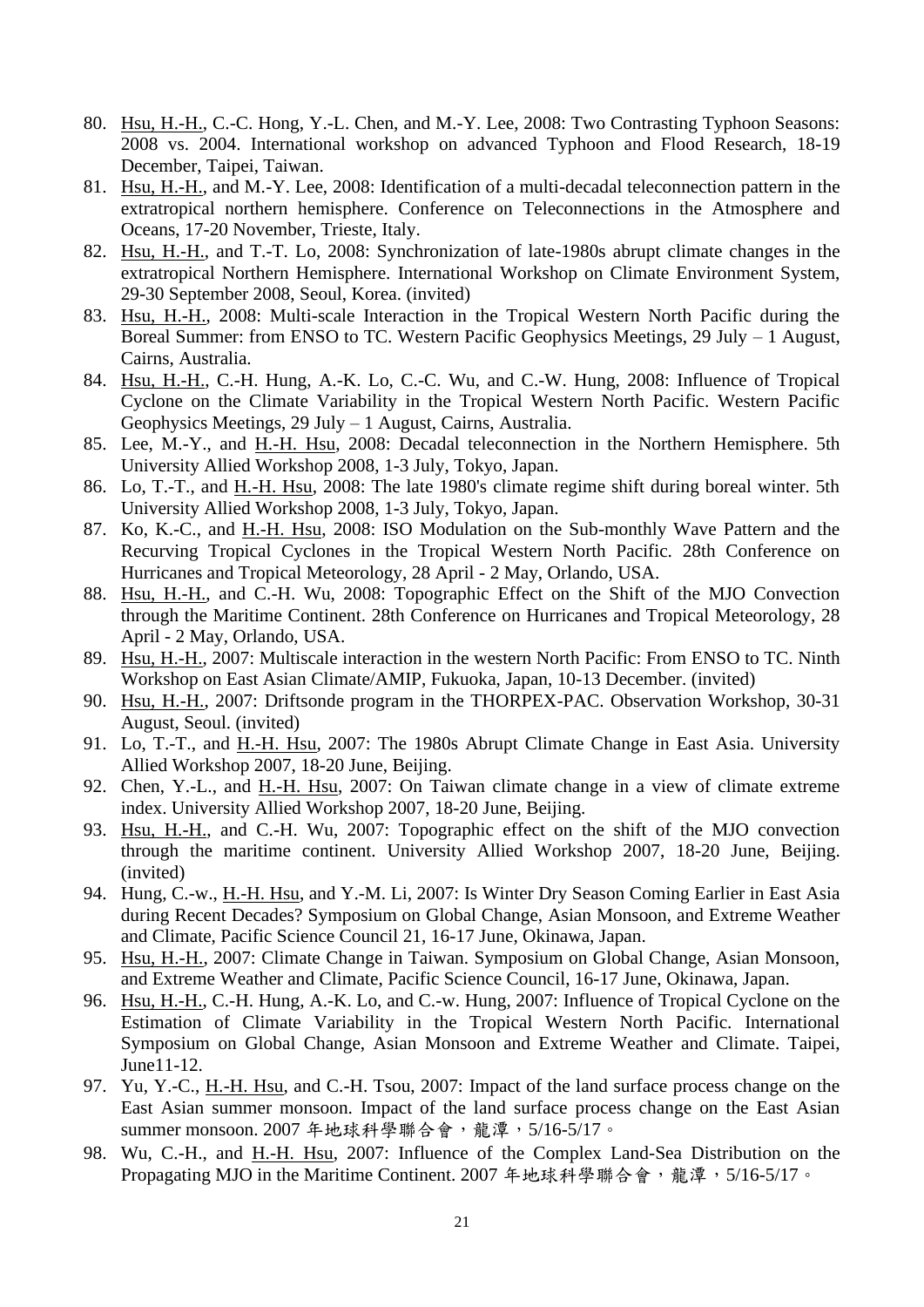- 99. Hung, C.-H., and H.-H. Hsu, 2007: Influence of Tropical Cyclone on the Estimation of Climate Variability in the Tropical Western North Pacific. 2007 年地球科學聯合會,龍潭, 5/16-5/17。
- 100. Ko, K.-C., and H.-H. Hsu, 2007: Behavior of sub-monthly wave patterns over the East Asian monsoon area during July-August season. 2007年地球科學聯合會,龍潭, 5/16-5/17。
- 101. Chang, C.-W., H.-H. Hsu, and C.-R. Wu, 2007: South China Sea interannual variability. 2007 年地球科學聯合會,龍潭,5/16-5/17。
- 102. Lo, T.-T., and H.-H. Hsu, 2007: The 1980s Abrupt Climate Change in East Asia. 2007 年地球 科學聯合會,龍潭,5/16-5/17。
- 103. Hsu, H.-H., 2007: Asymmetry of the Tri-pole Rainfall Pattern during East Asian Summer. Symposium on Predictability of Climate Variations in the Indo-Pacific Sector. March 8-9, 2007, Tokyo, Japan. (invited)
- 104. Hsu, H.-H., 2006: Climate Change in Taiwan. Symposium on Impact Evaluation of Global Warming and Approach to Risk Analysis in East Asia. 31 October-2 November. 2006, Taipei, Taiwan. (invited) Lo, T.-T., and H.-H. Hsu, 2007: The 1980s Abrupt Climate Change in East Asia. 2007 年地球科學聯合會,龍潭,5/16-5/17。
- 105. Hsu, H.-H., 2006: Estimating the contribution of tropical cyclone to climate variability. APEC Climate Center (APCC) Symposium, 14-16 September, Busan, Korea. (invited)
- 106. Hsu, H.-H., 2006: Climate variability in East Asia: From long-term trend to tropical cyclone. University Allied Workshop: Climate and Environmental Studies for Global Sustainability. 18-20 July, Taipei, Taiwan. (invited)
- 107. Hsu, H.-H., A.-K. Lo, C.-H. Hung, and C.-C. Wu, 2006: Possible feedback of tropical cyclone on climate variability. 27th Conference on Hurricanes and Tropical Meteorology, 24-28 April 2006, Monterey, California.
- 108. Hsu, H.-H. and S.-M. Lin, 2006: The tri-pole pattern of East Asian summer rainfall. Symposium on Asian Monsoon, Winter MONEX: A Quarter Century and Beyond, 4-7 April, Kuala Lumpur, Malaysia. (invited)
- 109. Raju, P.V.S., H.-H. Hsu, and Y.-C. Yu, 2006: Projected climate changes over East Asian summer monsoon. Eighth AMIP/East Asian Climate Workshop, 31 March-1 April, Nantou, Taiwan.
- 110. Hsu, H.-H., A.-K. Lo, C.-H. Hung, and C.-C. Wu, 2006: Possible feedback of tropical cyclone on climate variability. Eighth AMIP/East Asian Climate Workshop, 31 March-1 April, Nantou, Taiwan.
- 111. K.-C. Ko, and H.-H. Hsu, 2006: Relationship between sub-monthly variability and tropical cyclones over the East Asian summer monsoon area during 1991-2001. Eighth AMIP/East Asian Climate Workshop, 31 March-1 April, Nantou, Taiwan.
- 112. Hung, C.-w., and H.-H. Hsu, 2006: The first transition of the Asian summer monsoon, intraseasonal oscillation, and Taiwan Meiyu. Eighth AMIP/East Asian Climate Workshop, 31 March-1 April, Nantou, Taiwan.
- 113. Hsu, H.-H., 2006: The tri-pole pattern of East Asian summer rainfall. Eighth AMIP/East Asian Climate Workshop, 31 March-1 April, Nantou, Taiwan.
- 114. Hsu, H.-H., 2005: A Dynamical Downscaling System for Climate Prediction in Taiwan. Workshop on Meteorology and Climate over South China, 5-8 December, Hong Kong. (invited speaker)
- 115. Hsu, H.-H., 2005: A Dynamical Downscaling System for Climate Prediction in Taiwan. 天氣 分析與預報研討會,台北,民國 94 年 10 月。
- 116. Hsu, H.-H., 2005: Tropical cyclone intraseasonal oscillation in the western North Pacific. The University Allied Workshop for Climate and Environmental Modeling. Busan, Korea, 11-13 July.
- 117. Hsu, H.-H., 2005: The tri-pole rainfall pattern. The First International Symposium by the China,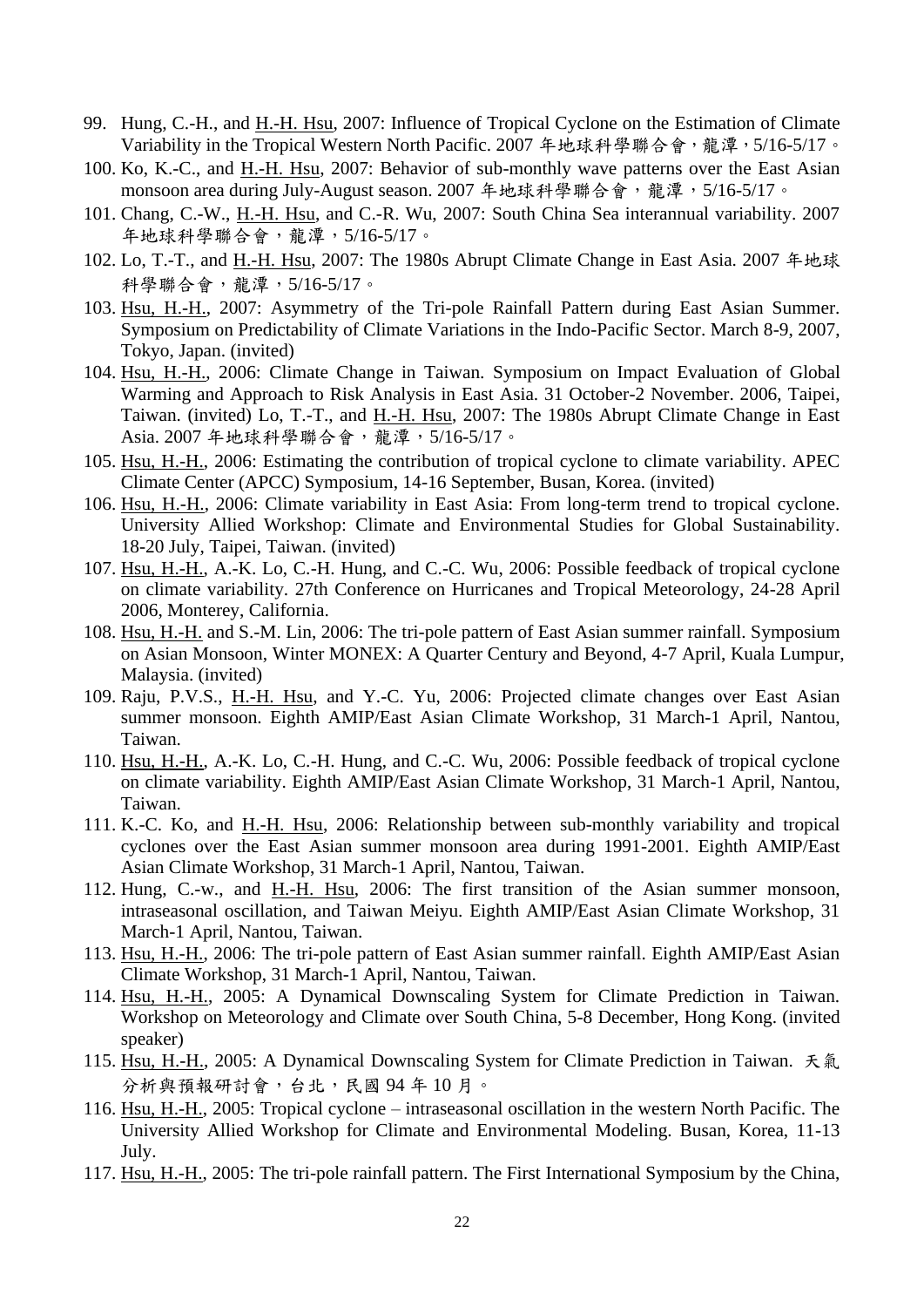Korea, and Japan Meteorological Societies – Atmospheric Sciences in East Asia, University of Tokyo, Tokyo, Japan, 13-14 May. (invited)

- 118. Hsu, H.-H., and C.-T. Chen, 2004: Observed and Projected Climate Change in Taiwan. International Symposium on Global Climate Change and Agricultural Disasters Mitigation Techniques (氣候變遷及農業氣象災害防護國際研討會), Tai-Chung (台中霧峰), 26-27 October, 2004. Hsu,
- 119. 許晃雄、郭芯穎, 2004: 台灣豪大雨、特大豪雨與超大豪雨發生頻率與分佈之初步分析。 第七屆區域氣候模擬研討會, 中壢中央大學, 10 月 5-6 日, 2004.
- 120. Hsu, H.-H., 2004: A Dynamical Downscaling System for Climate Prediction in Taiwan. Short-Term Climate Prediction and Application Workshop, Central Weather Bureau, Taipei, 30 September - 1 October, 2004.
- 121. Hsu, H.-H. and T.-T. Lo, 2004: The 1950's abrupt climate change in East Asia. The 1st International CLIVAR Science Conference, Baltimore, Maryland, 21-25 June, 2004.
- 122. Hsu, H.-H. and X. Liu, 2004: Relationship between the Tibetan Plateau heating and the East Asian summer monsoon rainfall. 26th Conference on Hurricanes and Tropical Meteorology, May, 2004.
- 123. Hsu, H.-H. and T.-T. Lo, 2004: The 1950's abrupt climate change in East Asia. Seventh Workshop on General Circulation Model Simulation of East Asian Climate, Honolulu, 18-20 February.
- 124. Hsu, H.-H. and X. Liu, 2004: Relationship between the Tibetan Plateau heating and the East Asian summer monsoon rainfall. Seventh Workshop on General Circulation Model Simulation of East Asian Climate, Honolulu, 18-20 February.
- 125. Hsu, H.-H., 2004: Intraseasonal variability in the East Asian and Western Pacific monsoon regions. International Asian Monsoon Symposium, 2004, Honolulu, 18-20 February. (Invited speaker)
- 126. Hsu, H.-H., 2003: Relationship between the Tibetan Plateau heating and the East Asian summer monsoon rainfall. International Kick-off Symposium for 'Kyoto University Active Geosphere Investigations' (KAGI 21), 16-17 December, 2003. (Invited speaker)
- 127. 許晃雄,劉新, 2003: The relationship between the Tibetan Plateau heating and the East Asian summer monsoon rainfall. 天氣分析與預報研討會,15-17 September 2003。
- 128. 許晃雄, 2003: 台灣極端降水與鄰近地區的大氣與海洋狀況。The 6th Regional Climate Simulation Workshop, Chung-Li, 18-19 September 2003.
- 129. Yu, Y.-C., H.-H. Hsu, W.-S. Kau, C.-H. Tsou, W.-R. Hsu, and W.-Y. Sun, 2003: An evaluation of the East Asian summer monsoon simulation by the Purdue regional model. The 6th Regional Climate Simulation Workshop, Chung-Li, 18-19 September 2003.
- 130. Hsu, H.-H., 2003: Simulation of the 1998 East Asian summer monsoon using Purdue regional climate model. The Second Workshop on Regional Climate Modeling for Monsoon System. Yochohama, Japan, 3-6 March 2003.
- 131. 許晃雄、翁春雄, 2002: Contrasting Characteristics between the Northward and Eastward Propagation of the Intraseasonal Oscillation during the Boreal Summer。海峽兩岸大氣科學研 究生學術研討會,12 月 19-20 日,台北。
- 132. 許晃雄,2002:從澇到旱:2001 年夏季–2002 年春季間大尺度環流的轉變。兩岸乾旱與災 變天氣研討會,12月17-18日,台北。
- 133. Hsu, H.-H., J.-M. Chen, Q.-H. Chen, and Y.-L. Chan, 2002: Climate variability in Taiwan An overview. Seasonal Climate Monitoring and Prediction Workshop, 4-6 December 2002, Taipei.
- 134. 許晃雄、于宜強、柯文雄、許武榮、商文義,2002:PRM 在 1998 年東亞夏季季風與季內 振盪之模擬研究。天氣分析與預報研討會,台北,民國91年10月17-18日,142-146頁。
- 135. W.-S. Kau, H.-H. Hsu and R.-T. Chen, 2002: Does the Anomalous SST Lead to the Contrasting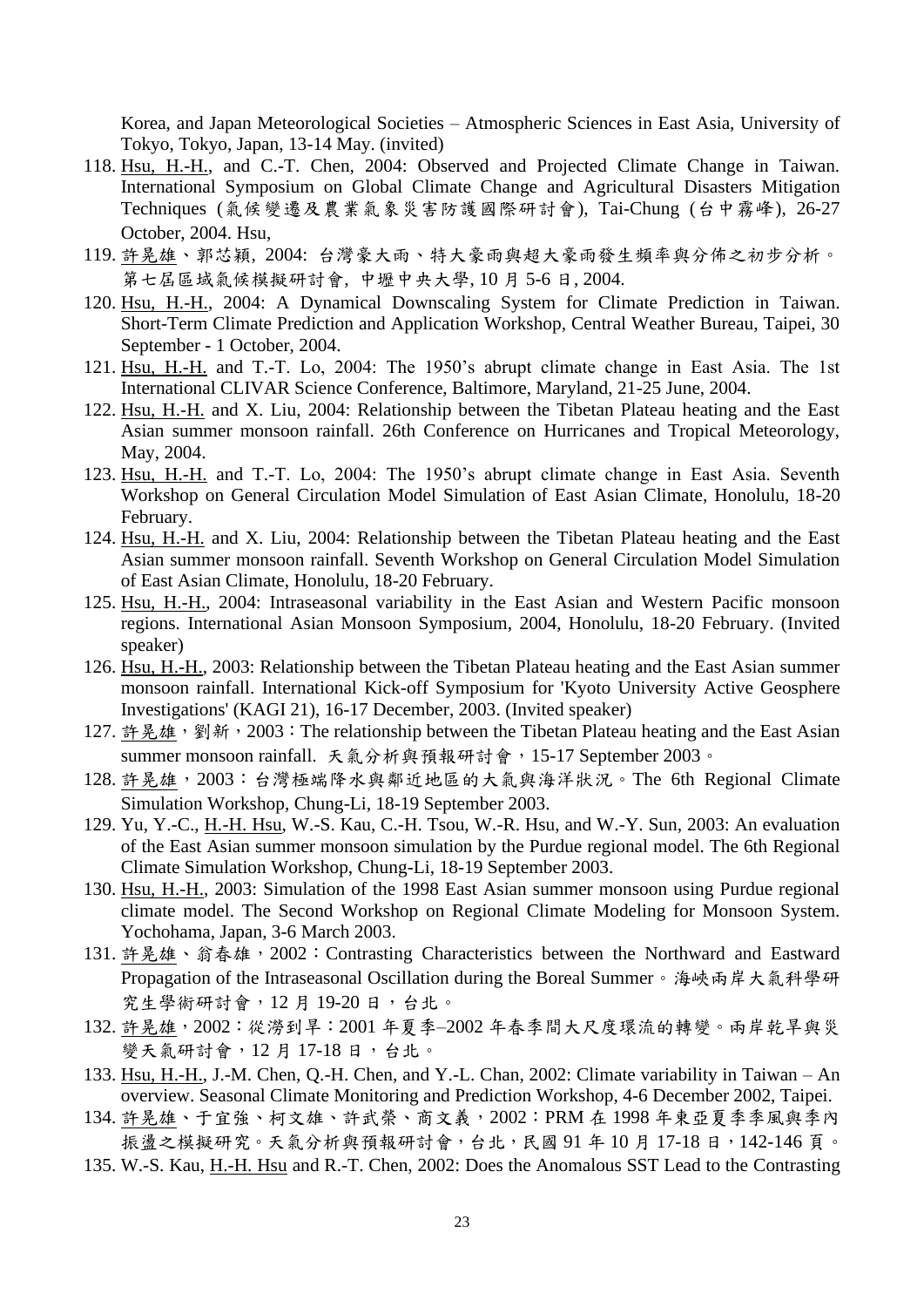Characteristics of the 1993 and 1994 EASM? Sixth Workshop on General Circulation Model Simulation of East Asian Climate, Harbin, 5-6 August.

- 136. Hsu, H.-H., W.-S. Kau and J.-L. Chu, 2002: AMIP Simulation of ISO during the Boreal Summer. Sixth Workshop on General Circulation Model Simulation of East Asian Climate, Harbin, 5-6 August.
- 137. Hsu, H.-H. and C.-H. Weng, 2002: Contrasting Characteristics between Northward and Eastward Propagation of the Intraseasonal Oscillation during Boreal Summer. Sixth Workshop on General Circulation Model Simulation of East Asian Climate, Harbin, 5-6 August.
- 138. Hsu, H.-H., W.-R. Hsu, W.-S. Kau, and W.-Y. Sun, 2002: Simulation of the onset of the 1998 East Asian summer monsoon. International Conference on East Asian Climate, Harbin, 7-9 August.
- 139. Wang, W.-C., W.-S. Kau, H.-H. Hsu, and C.-H. Tu, 2002: Characteristics of cloud radiative forcing over East Asia. 13th Symposium on Global Change and Climate Variations, Orlando, Florida, 14-17 January, 2002.
- 140. Hsu, H.-H., W.-S. Kau, and J.-L. Chu, 2002: Summertime intraseasonal variability in the AMIP simulations. 13th Symposium on Global Change and Climate Variations, Orlando, Florida, 14-17 January, 2002.
- 141. Kau, W.-S., H.-H. Hsu, and R. T. Chen, 2002: Contrasting characteristics of the 1993 and 1994 East Asia summer monsoon: Observation and simulation. 13th Symposium on Global Change and Climate Variations, Orlando, Florida, 14-17 January, 2002.
- 142. 陳仁增、許晃雄、柯文雄:1993 與 1994 年夏季降水與大尺度海氣環流之關係。第七屆全 國大氣科學學術研討會,466-471。
- 143. 許晃雄、翁叔平, 2001: Stratospheric Antarctic intraseasonal oscillation during the austral winter。第七屆全國大氣科學學術研討會,406-411。
- 144. 朱容練、許晃雄、柯文雄, 2001: AMIP 模式模擬之夏季季內振盪。第七屆全國大氣科學 學術研討會,395-399。
- 145. Hsu, H.-H., and C.-H. Weng, 2001: Northwestward and westward propagation of the intraseasonal oscillation during the boreal summer: Mechanism and structure. Asian Monsoon and Global Climate Symposium, IAMAS 2001, Innsbruck, Austria, 10-18 July, 2001.
- 146. Hsu, H.-H. and C.-T. Chen, 2001: Leading climate change mode in the IPCC scenario simulations. "Climate and Climate Change: Human Influences on Past and Future Climates" Symposium, IAMAS 2001, Innsbruck, Austria, 10-18 July, 2001.
- 147. Hsu, H.-H., and C.-H. Weng, 2001: Northwestward and westward propagation of the intraseasonal oscillation during the boreal summer: Mechanism and structure. 11th Conference on Interaction of the Sea and Atmosphere, San Diego, California, May 14-17, 2001.
- 148. Hsu, H.-H., and S.-P. Weng, 2001: Potential contribution of the intraseasonal oscillation to the stratosphere-troposphere coupling. Workshop on Coupling of the Stratosphere and Troposphere by Dynamical, Radiative and Chemical Processes, Kyoto, 13-17 March, 2001. (invited)
- 149. Hsu, H.-H. and C.-T. Chen, 2000: Leading modes in the IPCC climate change scenario simulation. "Climate Environment System Research Center" Workshop, Seoul, 15-16 November, 2000。(invited)
- 150. Hsu, H.-H., and C.-T. Chen, 2000: Climate changes in Taiwan: Past, present, and future. 中澳 環境模擬與管理研討會,台中,台灣,28-30 June,2000。(invited)
- 151. Hsu, H.-H., and C.-T. Chen, 2000: Climate changes in Taiwan: Past, present, and future. International Conference on Sustainable Development for Island Societies, Chungli, Taiwan, 20-22 April, 2000. (invited)
- 152. Hsu, H.-H., and C.-H. Weng, 2000: Intraseasonal ocean-atmosphere-land interaction during northern summer. 10th Conference on Interaction of the Sea and Atmosphere. Fort Lauderdale, Florida, May 29-June 2, 2000.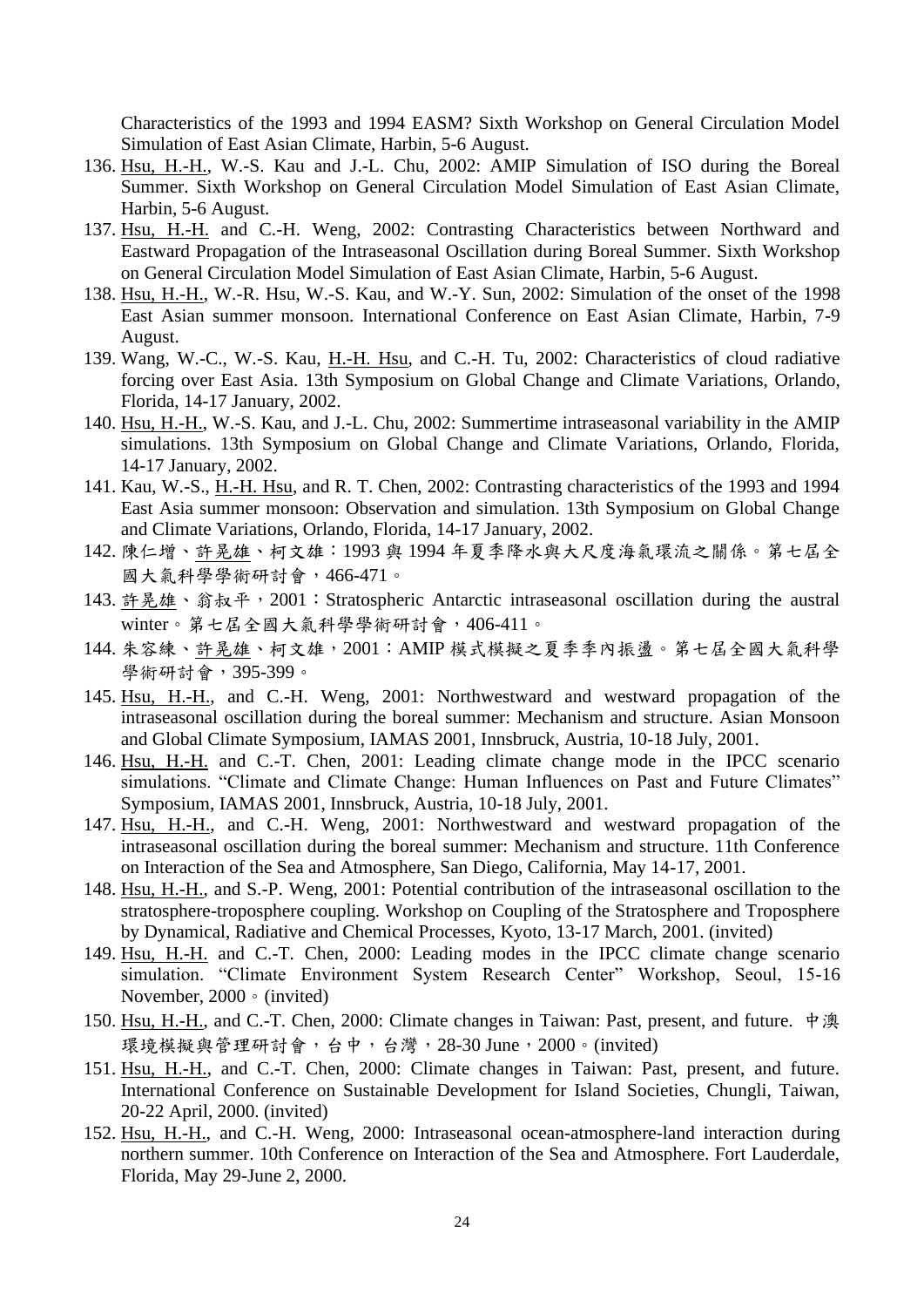- 153. Hsu, H.-H., Y.-L. Chen, and W. S. Kau, 2000: Effects of ocean-atmosphere interaction on the winter temperature in Taiwan and East Asia. Fifth Workshop on General Circulation Model Simulation of East Asian Climate, Seoul, Korea, April 26-28.
- 154. 許晃雄、陳正達、柯文雄、鄒治華,1999:台灣環境變遷與全球氣候變遷衝擊之評析-氣 候。八十八年度國科會永續發展研究計畫成果研討會。
- 155. 翁春雄,許晃雄,1999:夏季季內海氣陸交互作用。第六屆全國大氣科學學術研討會。
- 156. 王嘉琪,許晃雄, 1999: 夏季亞洲地區 NCEP/NCAR, NASA/DAO, 及 ECMWF 分析資 料之地面熱通量比較。第六屆全國大氣科學學術研討會。
- 157. Hsu, H.-H., and C.-H. Weng, 1999: Intraseasonal ocean-atmosphere-land interaction during northern summer. A Monsoon Science Symposium Reviewing Accomplishments of Asian-Australian Monsoon Atmospheric and Oceanographic Research, Past and Present, Honolulu, Hawaii, 6-7 December, 1999. (invited)
- 158. Hsu, H.-H., Y.-L. Chen, and W. S. Kau, 1999: Effects of ocean-atmosphere interaction on the winter temperature in Taiwan and East Asia. Workshop on the Impacts of the 1997/99 ENSO, Taipei, October 5-7, 1999.
- 159. Hsu., H.-H., and C.-H. Weng, 1999: Intraseasonal ocean-atmosphere-land interaction during northern summer. Second International Conference on Renanlyses, Reading, UK, August 23-27, 1999.
- 160. 許晃雄,1998: 氣候變遷與因應策略。1998 氣候變遷因應策略座談會。台北,民國 87年 12 月 11 日。
- 161. Hsu, H.-H., 1998: Ocean-atmosphere-land Interaction during the first transition of Asian summer monsoon. Fourth Workshop on General Circulation Model Simulation of East Asian Climate, Taipei, Taiwan, 20-21 November, 1998.
- 162. Wang, W.-C., L. Zhu, H.-H. Hsu, W.-S. Kau, C.-T. Chen, and X. Z. Liang, 1998: General circulation model simulations of East Asia climate. Part I. Regional climate characteristics. Symposium S-1-2: Asia Pacific Monsoon and Typhoon Meteorology (joint with 1988 International Conference on Weather Analysis and Forecasting), Taipei, Taiwan, 16-19 November, 1998.
- 163. Weng, C.-H., and H.-H. Hsu, 1998: On summer intraseasonal oscillation. Symposium S-1-2: Asia Pacific Monsoon and Typhoon Meteorology (joint with 1988 International Conference on Weather Analysis and Forecasting), Taipei, Taiwan, 16-19 November, 1998.
- 164. Chen, C.-T., and H.-H. Hsu, 1998: Evolution of moisture and cloud distribution during the first transition of Asian summer monsoon. Symposium S-1-2: Asia Pacific Monsoon and Typhoon Meteorology (joint with 1988 International Conference on Weather Analysis and Forecasting), Taipei, Taiwan, 16-19 November, 1998.
- 165. Wang, C.-C., and Hsu, H.-H., 1998: Intercomparison of the NCEP/NCAR, NASA/DAO and ECMWF reanalysis surface fluxes over Asia in summer. Symposium S-1-2: Asia Pacific Monsoon and Typhoon Meteorology (joint with 1988 International Conference on Weather Analysis and Forecasting), Taipei, Taiwan, 16-19 November, 1998.
- 166. Hsu, H.-H., 1998: National report of Taiwan TAO program. The Seventh Meeting of TAO Implementation Panel, Abijan, Ivory Coast, 11-13 November, 1998.
- 167. Hsu, H.-H., 1998: Manmade global warming and climate change. The 4th International Conference of Atmospheric Action Network East Asia. Taipei, 26-27 September, 1998.
- 168. 許晃雄,1998: 聖嬰現象。1998 天然災害教育研討會,台北,民國 87 年 9 月。
- 169. 許晃雄,1998: 人為的全球暖化與氣候變遷。「民間能源會議-因應溫室效應的民間觀點」 研討會,台北,民國 87 年 5 月 16 日。
- 170. Hsu, H.-H., 1998: Role of moisture in East Asian monsoon: Potential application of GPS/MET Data. US-Taiwan Bilateral COSMIC Science Workshop, Taipei, Taiwan, 26-28 February, 1998.
- 171. Hsu, H.-H., 1998: Ocean-atmosphere-land interaction during the first transition of Asian